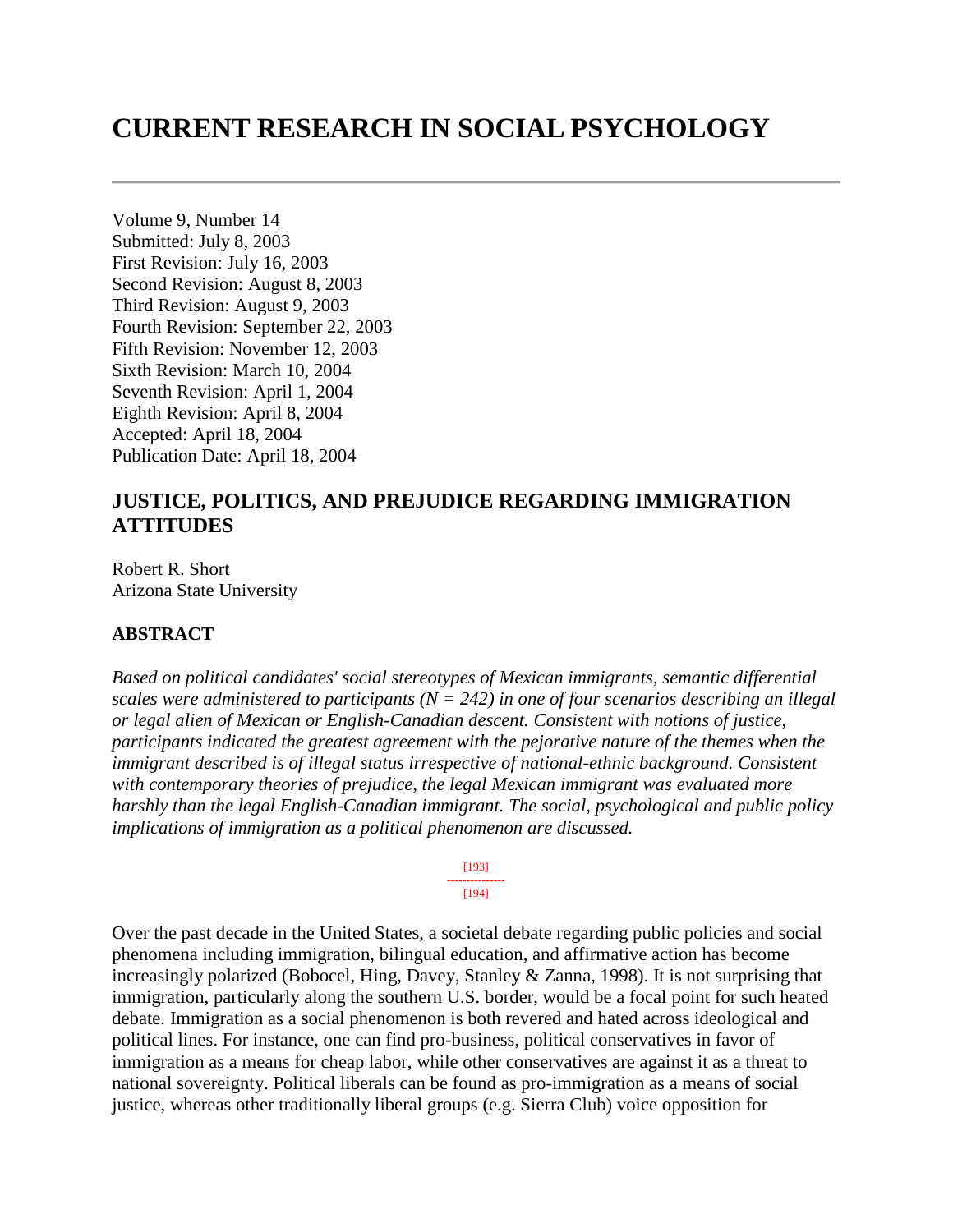environmental reasons. The agency responsible for administering immigration issues, the Immigration and Naturalization Service (INS), has competing and often conflicting missions where at once they are responsible for providing a litany of services to immigrants, including, but not limited to, processing illegal aliens, while also enforcing immigration law [1]. As a result, accusations of prejudice charged against those opposed to loosening immigration quotas and, in response, justifications of anti-immigration attitudes based on appeals for justice are common. Such inherent contradictions and competing views make it a ripe issue within which to investigate how justice-based appeals and prejudice mix together to create attitudes toward social policy.

Social psychology's foray into justice literature has been primarily confined to conceptualizations of procedural and distributive justice (c.f., Taylor & Moghaddam, 1994). Whereas procedural justice refers to perceptions of fairness regarding the manner by which a distributive allocation norm is implemented, distributive justice refers to the perceived fairness of resource allocation, (i.e., how the resources are distributed; Adams, 1965; Homans, 1961; Thibaut & Walker, 1975). This body of research has produced interesting results leading to predictable attitudes toward, say, affirmative action policies depending on what combination of justice is violated. Typically, the more preferential the treatment implied by the program being evaluated, the more likely respondents perceive the program as unfair. For instance, when a beneficiary of the program is described as reaping a benefit over an equally qualified other because of a certain social identity (e.g., race), respondents voice opposition to the program, presumably because the description violates an egalitarian principle of justice. If, however, the respondents are primed with information highlighting sociological inequities that the program is designed to redress, preference of one candidate over an equally qualified other, irrespective of social identity, is perceived as fair (e.g., Bobocel, et al., 1998; Crosby & Clayton, 1990; Kravitz, 1995).

A number of scholars have raised the question of whether opposition to public policies are a result of genuine opposition motivated by violations of perceived justice or are simply a matter of rationalized prejudice (e.g., Bobocel, et al., 1998). Those arguing for the role of prejudice suggest that when racial and ethnic categories become intertwined with political initiatives and public policies, favor for or against the political initiatives can become opportunities to discriminate against particular populations without being socially reprimanded and accused of bigotry (cf., Dovidio & Gaertner, 1996; Sears, 1988). One can hide ones' true attitudes about racial groups by championing political initiatives that appeal to universal abstract principles such as justice, egalitarianism, and equity.

These contemporary perspectives of psychological racism (cf., Dovidio & Gaertner, 1996; McConahay, 1986; Sears, 1988) apply seamlessly to immigration phenomena. For example, if a Latino of Mexican nationality has come to the United States illegally, by definition, that person has engaged in criminal behavior. Such a label psychologically makes it easier to discriminate against members of this ethnic group as one can do so under the guiding principle of being anticrime, as opposed to anti-Mexican or anti-Latino. Consider the following story published in the Arizona Republic:

Joshua Ramirez . . . [is] a fourth-generation American of Mexican descent. His family did not immigrate, illegally or otherwise. Yet people assume that's how he got here. I get the wetback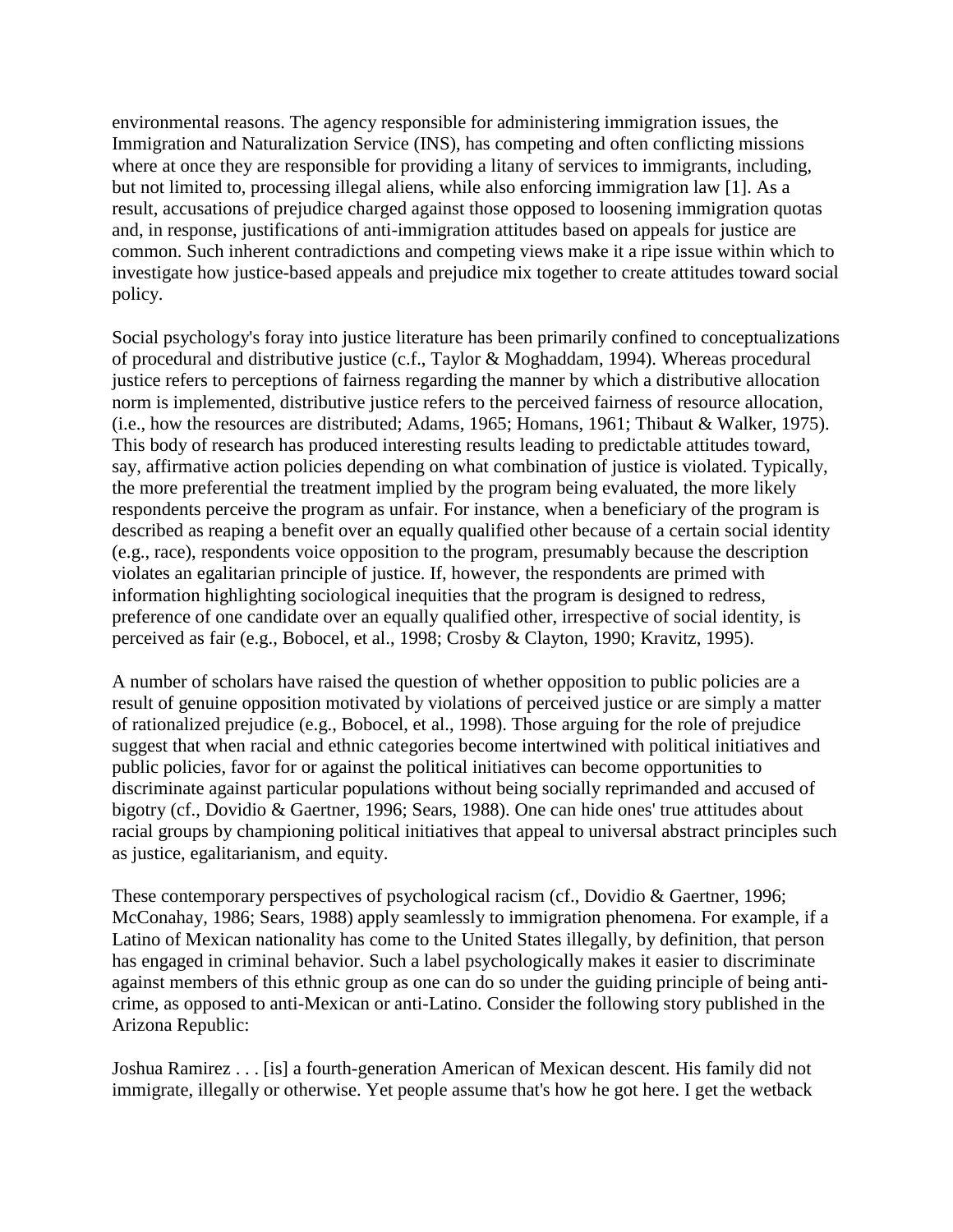comments, . . .I'm asked to produce proof of citizenship when I apply for a job–and I don't even speak Spanish. . . .Ramirez remembers the night he was kicked and punched by a gang of boys who swore at him and told him they don't like illegal aliens. . . . I was leaving a restaurant . . . It was closing time and I was walking to my car at the far end of the parking lot. They jumped me. I never called police. I just thought it would be too much of a hassle (Amparo, 1999).

#### [194] --------------- [195]

Recent immigration research supports the role of prejudice, regarding immigration attitudes (c.f., Short & Magana, 2002). From an aversive racism perspective this research found that respondents voiced the harshest immigration attitudes when provided with a non-race based opportunity to express such attitudes. As such, respondents indicated that they were more likely to deport the immigrant, perceive the person as criminal, as a threat to national sovereignty and as an economic drain when the immigrant described was of Mexican descent and had accumulated several parking tickets. There was no difference in respondent attitudes when the immigrant described was of Mexican or English-Canadian descent and had not accumulated parking tickets, or was English-Canadian and had accumulated parking tickets. Had prejudice not been a factor, respondent attitudes should have been equivalent between the illegal English-Canadian and Mexican immigrant scenarios with accumulated parking infractions. Theoretically, the parking tickets served as a non-race based rationale with which to express prejudiced attitudes without threatening ones' non-discriminatory self-concept.

It is important to note that one cannot determine racial attitudes simply by ones' vote for or against certain political initiatives or political affiliation. Also, the attitudes uncovered within the aversive framework might also be fueled by perceptions of justice; that is, the illegal status of the immigrants described may have fueled the attitudes expressed. Indeed, those arguing for justice point out that justice-based opposition may be a rationale in its own right. Kleinpenning and Hagendoorn (1993), for instance, found that Dutch students scores on racism were correlated more highly with their opposition to a question about equal opportunity in society than to a question about preferential treatment in job hiring. In another study investigating racial affect, self- and group-interest and perceptions of program fairness, Nosworthy, Lea, and Lindsey (1995) found that racism contributed most strongly and accounted for more variance over and above perceptions of fairness in the program that least likely violated perceptions of fairness. These works taken together indicate that justice can be a genuine cause of opposition toward social policy (Bobocel, et al. 1998).

Research investigating procedural and distributive notions of justice have been confined to specific public policies, such as Affirmative Action. There is relatively scant literature investigating justice and prejudice as relates to immigration attitudes. Intuitively, however, as with affirmative action programs, immigration phenomena can be conceptualized in terms of procedural and distributive justice. For instance, much of the political rhetoric regarding Mexican immigration in mainstream U.S. media raises issues of justice in terms of legal and illegal immigration, adroitly differentiating between the two extolling the virtues of legal, hardworking immigrants and bemoaning the influence and presence of illegal immigrants (Magaña & Short, 2002). These findings fit conceptually with the justice literatures. That is, legal aliens did not violate a principle of justice. They conformed to the proper procedural norm as determined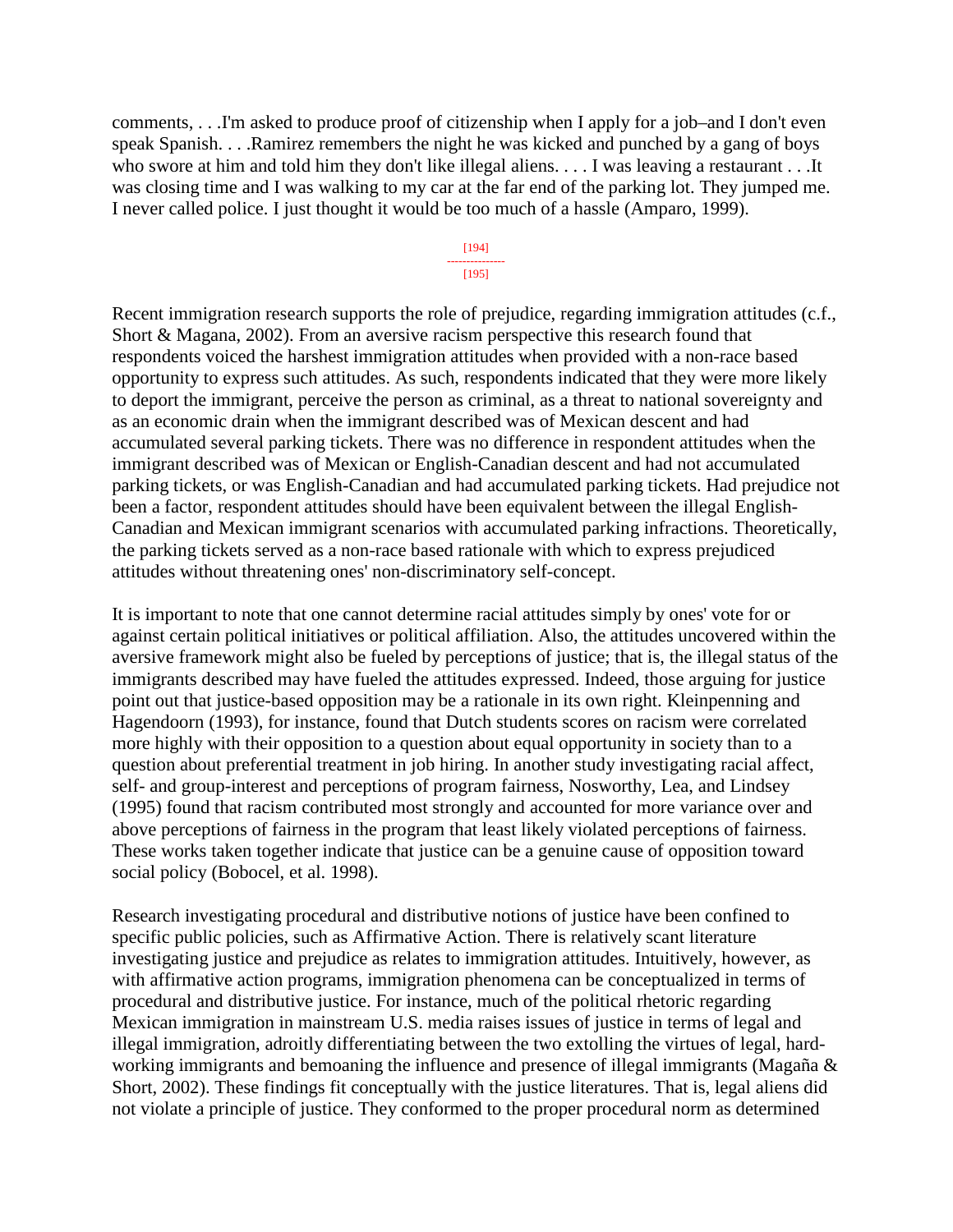by the dominant majority; they did not violate national law to immigrate. As a result, they deserve equitable distribution of resources such as legal status and access to Federally protected social services. In contrast, however, illegal aliens have violated the proper procedural norm of how immigrants should immigrate. By default, this labels illegal aliens as criminal and justifies denying access to the distribution of resources. From a strict justice perspective, there is a right way, and a wrong way to immigrate; legal immigration is good, illegal immigration is bad and, as a result, one would expect predictable immigration attitudes based on such justice principles.

Consistent with previous research, however, it is naïve to think justice would be the only factor in determining immigration attitudes. As noted, prejudice can also play a significant role. To date, however, measures of psychological justice have not been accounted for in understanding immigration attitudes. It may be true that aversive prejudice is less of a factor in predicting immigration attitudes than psychological perceptions of justice, especially in a southern U.S. border state. The current investigation is designed to address these two constructs as relates to immigration attitudes.

To the extent that there are meaningful psychological differences among various immigration scenarios that violate justice principles (i.e., legality), then individual differences in justice beliefs should predict harsher immigration attitudes when the immigration scenario violates justice principles and not when the scenario upholds those principles, irrespective of ethnic/national background. As a consequence, prejudice should predict harsh immigration attitudes less strongly for an illegal alien scenario relative to a legal alien scenario, irrespective of ethnic/national background. If, in contrast, the concern for justice is not a true determinant of immigration attitudes but instead a rationalization of prejudice, then respondents' scores on prejudice should predict harsher attitudes regardless of whether the alien scenario violates or upholds justice principles. Moreover, consistent with the nature of aversive prejudice, participants should exhibit in-group bias more than out-group derogation by equally voicing prejudiced attitudes regarding illegal immigrants, but voicing harsher attitudes for the legal outgroup immigrant than the legal in-group immigrant. In this way, the participants' self-concept of being non-prejudiced and non-bigoted remains intact.

> [195] --------------- [196]

Specifically, the hypotheses are as follows:

Justice Hypothesis: Participants will voice stronger anti-immigration attitudes toward an illegal immigrant than a legal immigrant irrespective of national/ethnic background.

Aversive Prejudice Hypothesis: Participants will voice stronger anti-immigration attitudes toward a legal out-group immigrant than a legal in-group immigrant.

For this study, intergroup boundaries were defined in a manner consistent with the ethnic composition of the research participants and that of the society at large; that is, the dominant, ingroup alien ethnicity as Anglo (national origin: English-Canadian) and the minority, out-group alien ethnicity as Latino (national origin: Mexican). Justice violations were manipulated by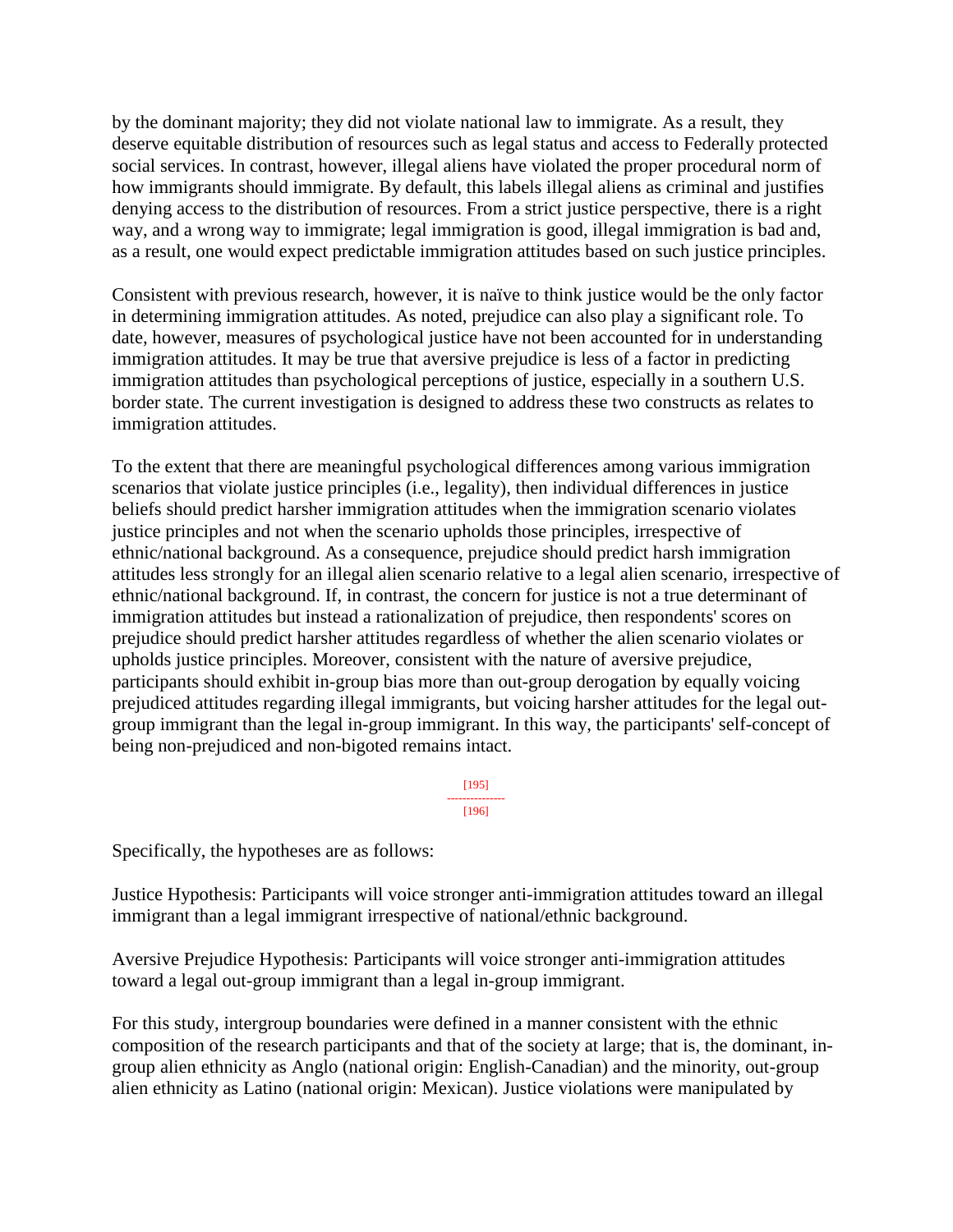describing an alien who has come to the United States either legally (non-justice-violating) or illegally (justice-violating). Consistent with the logic presented above, the justice and aversive hypotheses were tested using a randomized, between-subjects, 3 (respondent race) x 2 (target race) x 2 (legality) factorial survey design. Regression analyses using a measure of individual prejudice and psychological perceptions of justice were also investigated.

### **METHOD**

### **Participants**

Participants from a large, southwestern university were recruited from introductory psychology courses as part of their research requirement. Per university admissions policy, all respondents are either American citizens or possess legal immigration status. A total of 242 people participated including 155 females and 86 males with one not indicating sex. Of these there were 185 Whites, 2 Blacks, 11 Asians, 28 Latinos and 15 indicating other and one not indicating ethnicity. This ethnic breakdown mirrors the institutional ethnic composition of the university as a whole. The median age of the participants was 20 years with a range from 18 to 50. The median estimated annual family income was reported as \$70-80K. A median estimate of political conservatism was 5.00 on a scale of 1 to 10, where 1 is Very Liberal and 10 is Very Conservative.

### **Measures**

In order to generate response items and an appropriate dependent variable relevant to immigration attitudes, newspaper accounts of political candidates' characterizations of Mexican immigration between January 1, 1993 and June 30, 1998 were analyzed (see Appendix A for a listing of newspapers). The criterion of using political candidate characterizations of immigration phenomena as opposed to non-politicians was set under the assumption that they have a pulse on constituent concerns regarding immigration issues. The source of data came from Lexis-Nexis, an archived database of full-text newspaper articles. The purpose for this qualitative approach was to find a source of themes concerning immigration phenomena generated by politicians that could then be turned into semantic differential response items for research participants.

The final sample of articles containing political candidate comments and statements regarding Mexican immigration numbered 553. As a means to generate thematic content, an independent researcher unfamiliar with the hypotheses was instructed to select every tenth article from the sample, read the article, and note the predominant topics the political candidate was addressing with respect to Mexican immigration. Consistent with related research, this approach yielded three topics of interest: (1) Issues of legality; (2) Economic implications; and (3) Issues of nativism (e.g., Esses, Dovidio, Jackson, & Armstrong, 2001). The entire sample of articles was then searched for references to those three themes using the key words legal/illegal, economic influence and national sovereignty (see Table 1).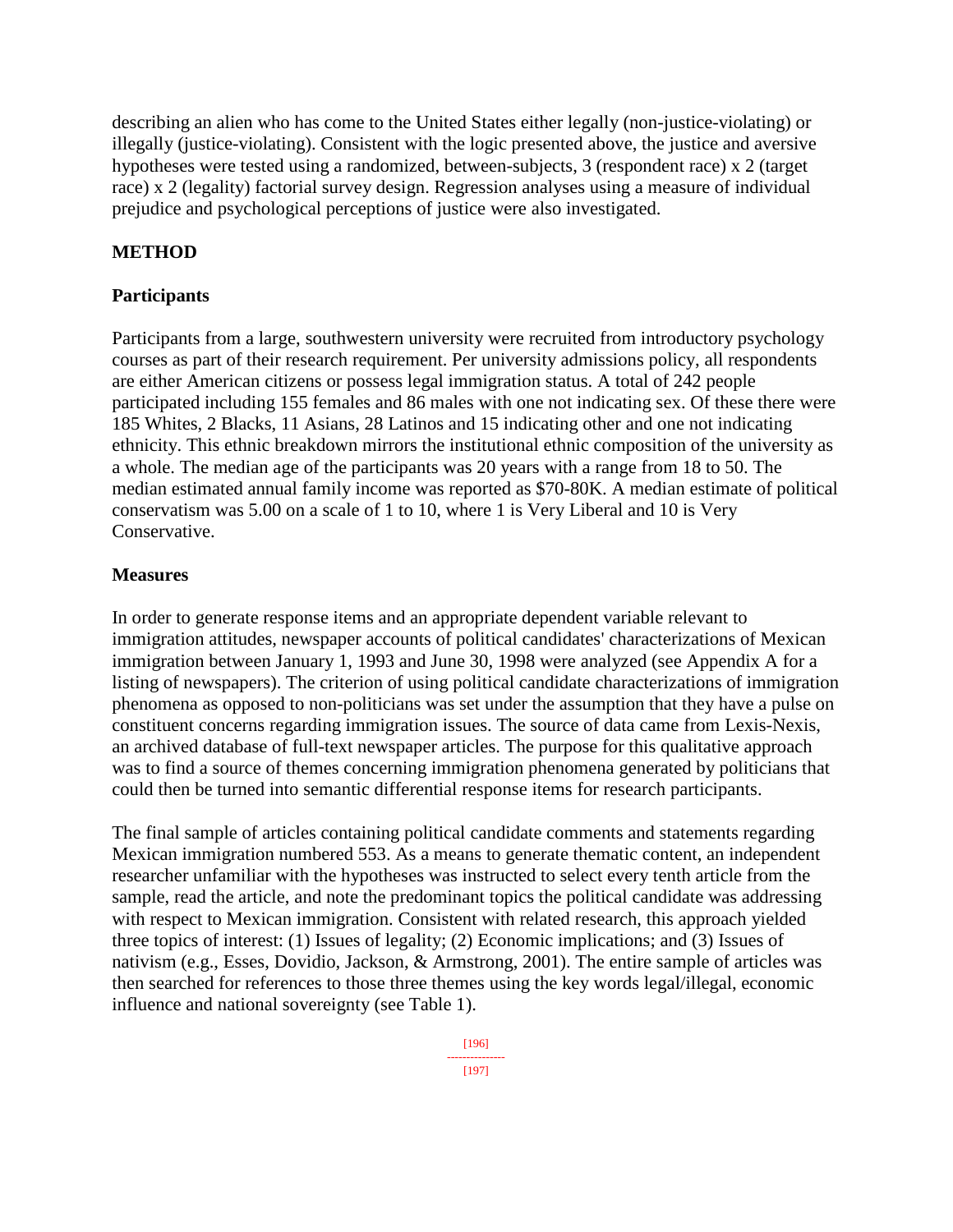Such a procedure is not without limitations. Most importantly, there were no inter-rater reliability strategies employed to verify that the identified themes are those most prevalent. As such, any replication of this work requires efforts to control for possible researcher bias in theme generation. Without such inter-rater estimates, one cannot assume that these three broadly framed themes are the only possible, relevant immigration topics voiced by political candidates. In addition, in using this data base, the researcher approaches it with key terms in mind for a specific period in history, thereby further increasing the probability of researcher bias influencing the data. A second concern regards the electronic data base used. There are no known reliability estimates regarding the use of Lexis-Nexis for research purposes. Finally, an improvement on this method would be to subject the entire sample to analysis, not a random sample of it. Using a random sample may have unwittingly limited the source with which to generate the relevant themes potentially leaving out other, perhaps more important areas of investigation.

### **Table 1. Political Candidate Portrayals of Mexican Immigrants by Theme**

| candidates | Themes raised by Frequency of newspaper articles |         |  |  |  |
|------------|--------------------------------------------------|---------|--|--|--|
|            | N                                                | Percent |  |  |  |
| Legality   | 349                                              | 63%     |  |  |  |
| Economics  | 179                                              | 32%     |  |  |  |
| Nativism   | 166                                              | 30%     |  |  |  |

Note:  $N = 553$ ; Sum of themes is greater than 553 as one article may contain more than one theme.

These themes were used to develop a six-item, 10-point semantic differential scale measuring immigration attitudes as the dependent variable (see Appendix A). Included in this scale was one question asking respondents to indicate to what degree they perceive the person described in the vignette as a criminal. This question was used as a manipulation check to insure that the vignettes differentiating legality were perceived differently. In addition to scale internal reliability estimates using Cronbach's alpha (alpha = .87), a principal components factor analysis using Varimax rotation confirm that the scale represented one factor with an eigen value of 3.72 accounting for 62.01% of the variance. As discussed theoretically, it is possible that ones' attitudes toward immigration may function as a result of individual prejudice and/or individual attitudes regarding justice. For this reason, respondents also responded respectively to McConahay's (1986) Modern Racism Scale modified to refer to the immigrant populations (alpha = .76), and Lipkus' (1991) Personal Justice Scale (alpha = .63).

The independent variables embedded in the developed scenarios described an immigrant of either Mexican or English-Canadian national origin/ethnicity (race) who either immigrated legally or illegally. Finally, included were various demographic questions of Age, Sex, Year in School, Race, self-perceptions of political conservatism ( $1 = \text{Very Liberal to } 10 = \text{Very}$ )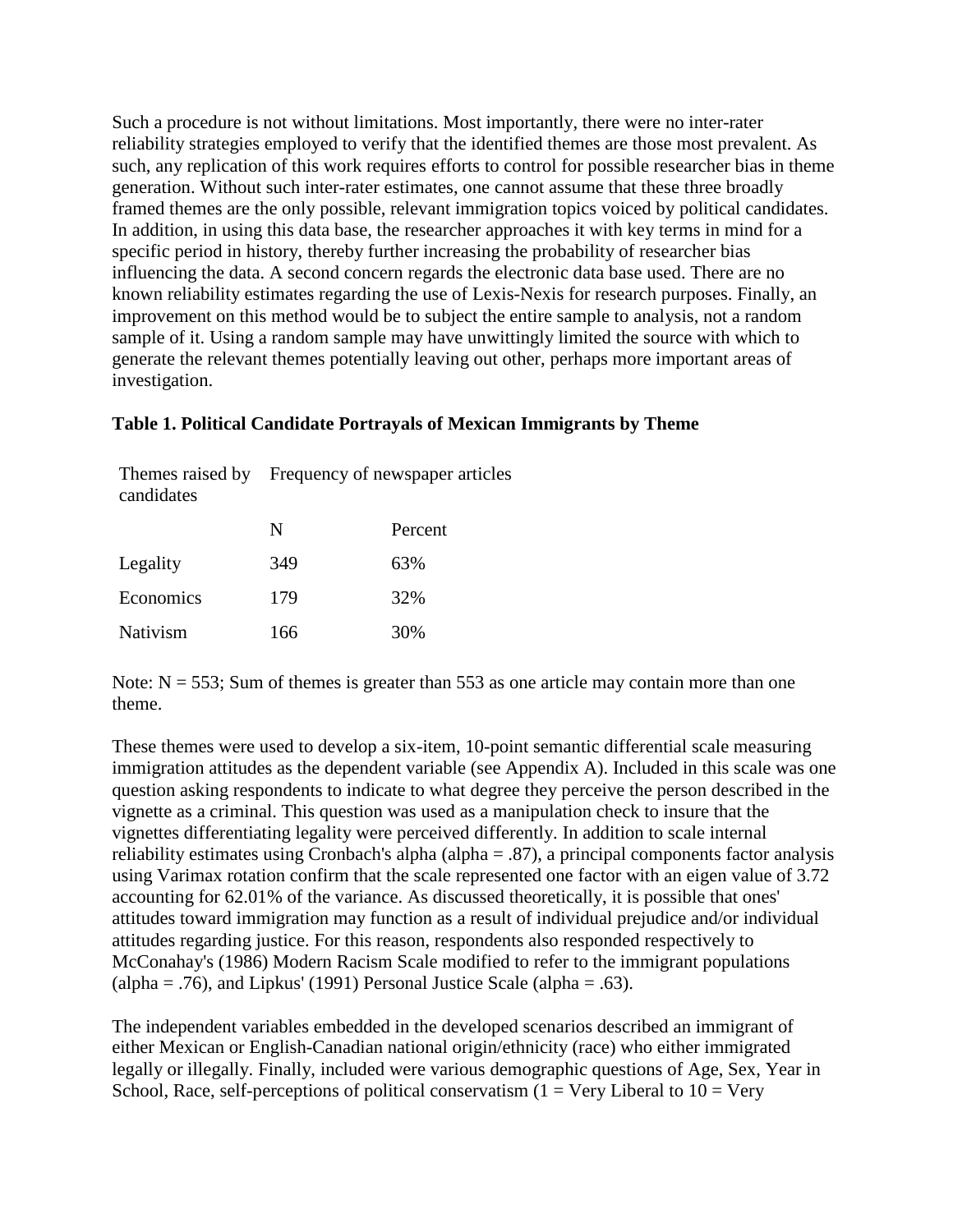Conservative), and how typical the scenario was perceived to be  $(1 = This scenario is NOT)$ typical at all; to  $10 =$ This scenario is VERY typical).

### **Procedure**

Vignettes were randomly distributed to participants on an individual basis. Upon entering the office for research participation, respondents were handed a survey packet, told that all data collected were anonymous, and to fill out the packet alone outside the office. After completing the packet, the respondent was then debriefed regarding the theoretical and social implications of the study.

> [197] --------------- [198]

### **RESULTS**

### **Data Screening and Evaluation of Measures**

As a manipulation check to insure that participants did not respond equally to the legal and illegal scenarios, an independent samples t-test was used to investigate participant responses to the question, "To what degree do you feel this person is a criminal?" As expected, respondents interpreted the illegal scenarios as possessing greater criminality than the legal scenarios ( $M =$ 3.66 and  $M = 1.81$ , respectively, t (240) = 6.40, p < .001). A one-way ANOVA on typicality by condition revealed that each scenario was not perceived equally typical (F  $(3, 241) = 6.25$ , p < .01). The mean values are presented in Table 2.

### **Table 2. Mean Typicality of Scenario by Condition**

| Condition                    | Mean of<br>Typicality | sd   |
|------------------------------|-----------------------|------|
| Illegal Mexican              | 8.65                  | 1.41 |
| Legal Mexican                | 7.53                  | 2.40 |
| Illegal English-<br>Canadian | 7.84                  | 1.81 |
| Legal English-<br>Canadian   | 7.03                  | 2.12 |

Note. The higher the value, the more typical on a scale of 1 to 10.  $N = 240$  (2 missing).

Post-hoc Least Significant Differences tests comparing the mean difference between conditions revealed that the Illegal Mexican scenario was perceived to be more typical than the Legal Mexican, Illegal Canadian and Legal Canadian scenarios (Mean difference = 1.12, .81, and 1.62 respectively,  $N = 240$ ; all pairwise comparisons between the mean for the illegal Mexican and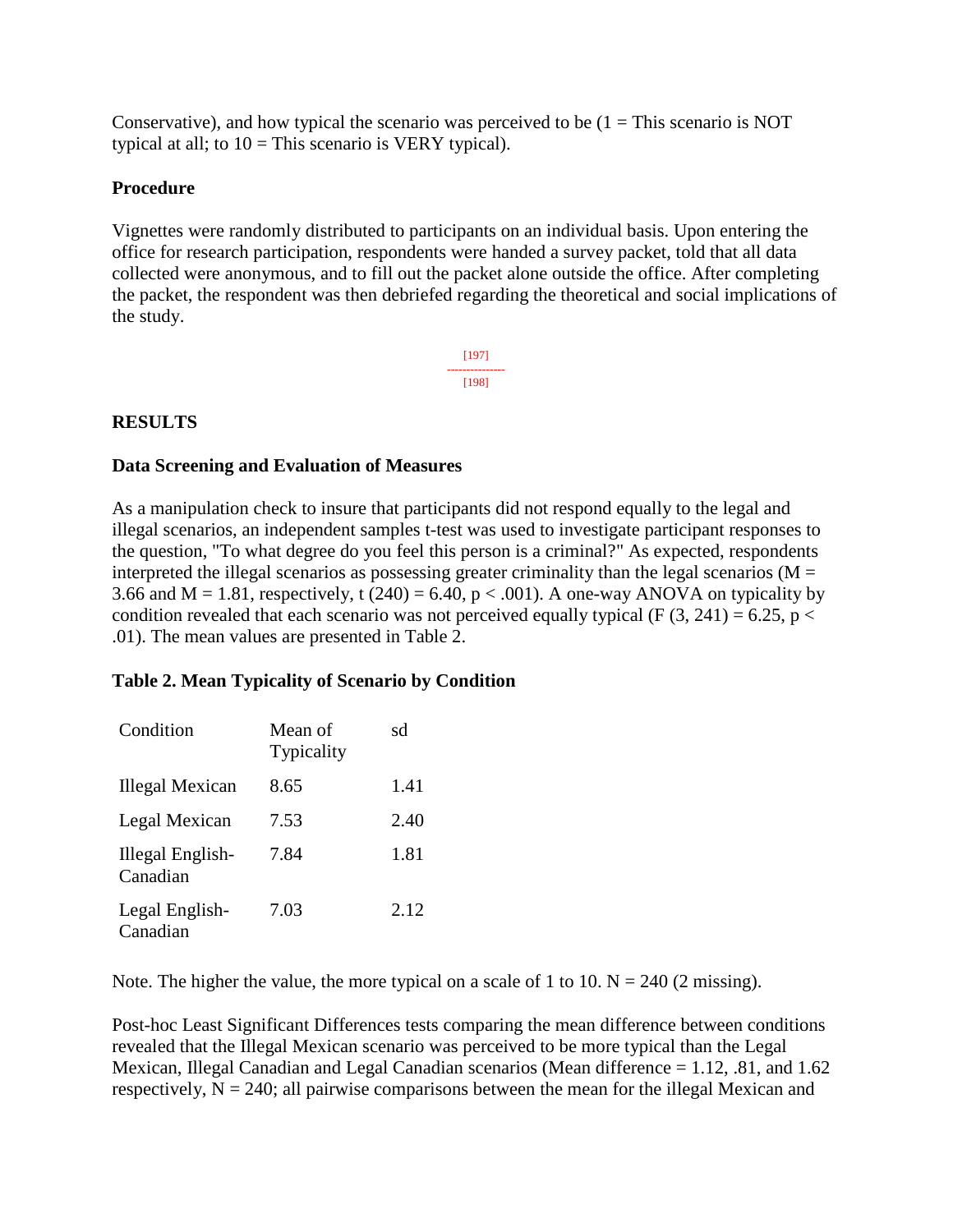other conditions were significant at alpha  $= .05$ ). In addition, the more typical the scenario is perceived, the harsher the attitudes expressed but only for the Legal Mexican and the Illegal Canadian scenarios ( $r = .25$ , and  $r = .30$ ,  $p < .05$ , respectively). It should be noted that while there is a statistical difference in perceived typicality, such a difference may not be meaningful considering that all of the typicality ratings are quite high with relatively small standard deviations. These data suggest that all scenarios are possible and indeed probable but statistically, the vignette that better reflects popular understandings of US immigration phenomena, albeit slight, is the illegal Mexican vignette. While these differences are small, nonetheless they warrant control for perceived typicality throughout the analyses as a covariate.

A one-way ANOVA on age, sex and political conservatism by scenario revealed no significant differences (F (3, 239)= .80, F (3, 240)= 1.08, F (3, 239)= 1.28, p >.05, respectively). Age did not correlate significantly with immigration attitudes ( $r = -0.02$  p > .05, respectively, N = 238). Sex, however, did correlate with immigration attitudes such that women expressed less harsh attitudes than men ( $r = .11$ ,  $p < .05$ ,  $N = 239$ ). In addition, political conservatism significantly correlated with immigration attitudes suggesting that the more conservative ones' political views, the more harsh are the attitudes toward immigration expressed ( $r = .18$ ,  $p < .01$ ,  $N = 238$ ). This finding is consistent with previous research investigating party affiliation and attitudes toward immigrant populations (Magaña & Short, 2002). To control for this effect, political conservatism is included as a covariate in the analyses.

Finally, participant race is included as a factor in the analyses as a means to investigate its role in influencing immigration attitudes. In addition, it is important to note that ethnicity is controlled for while being cognizant that the identity of being an American university student participating in a university sponsored research project may be a more salient identity issue than that represented by the singular demographic box checked on the back of the form (c.f., Espenshade & Belanger, 1998).

#### [198] --------------- [199]

### **Test of the Justice Hypothesis for All Participants**

The number of cases for this test is 236 with 2 missing cases each for political conservatism, typicality and immigration attitudes. The harshest immigration attitudes were reserved for the immigrants of illegal status (See Table 3).

### **Table 3. Mean Immigration Attitudes by Ethnicity/Nationality and Legality**

| Source               |       | Legality RespondentRace Mean Standard |       |           |    |  |
|----------------------|-------|---------------------------------------|-------|-----------|----|--|
|                      |       |                                       |       | Deviation |    |  |
| Mexican<br>Immigrant |       |                                       |       |           |    |  |
|                      | Legal | White                                 | 20.91 | 10.68     | 46 |  |
|                      |       | Latino                                | 8.14  | 2.54      |    |  |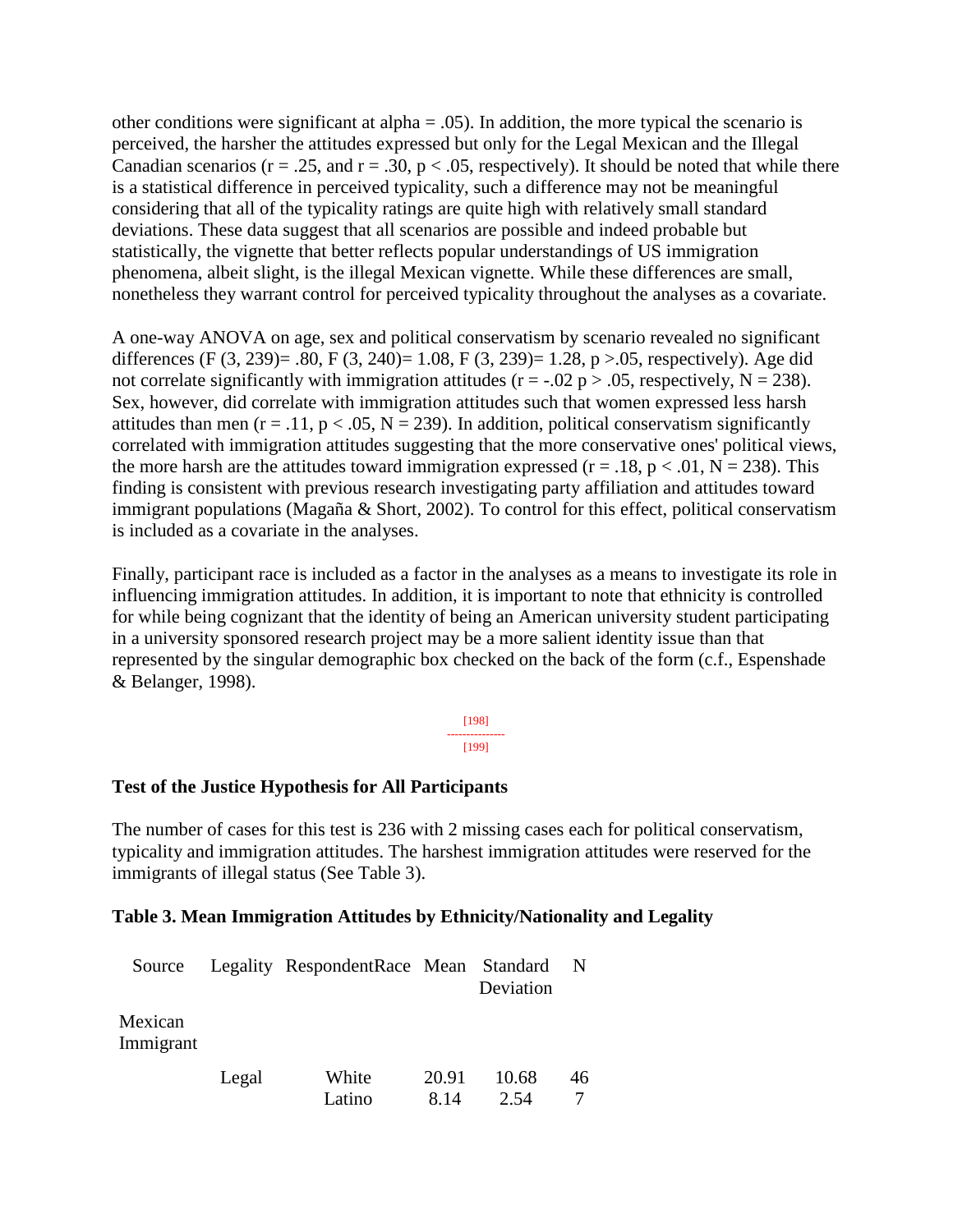|           |         | Other  | 24.63 | 8.99  | 8              |
|-----------|---------|--------|-------|-------|----------------|
|           |         | Total  | 19.93 | 10.75 | 61             |
|           | Illegal | White  | 31.51 | 12.41 | 43             |
|           |         | Latino | 21.00 | 12.00 | 5              |
|           |         | Other  | 26.60 | 11.03 | 10             |
|           |         | Total  | 29.76 | 12.39 | 58             |
| Canadian  |         |        |       |       |                |
| Immigrant |         |        |       |       |                |
|           | Legal   | White  | 15.60 | 7.50  | 45             |
|           |         | Latino | 14.50 | 6.52  | 8              |
|           |         | Other  | 16.57 | 7.28  | $\overline{7}$ |
|           |         | Total  | 15.57 | 7.25  | 60             |
|           | Illegal | White  | 31.62 | 10.37 | 47             |
|           |         | Latino | 16.14 | 14.23 | 7              |
|           |         | Other  | 31.33 | 22.28 | 3              |
|           |         | Total  | 29.70 | 12.41 | 57             |
| Total     |         |        |       |       |                |
|           | Legal   | White  | 18.28 | 9.57  | 91             |
|           |         | Latino | 11.53 | 5.90  | 15             |
|           |         | Other  | 20.87 | 8.97  | 15             |
|           |         | Total  | 17.76 | 9.41  | 121            |
|           |         |        |       |       |                |
|           | Illegal | White  | 31.57 | 11.33 | 90             |
|           |         | Latino | 18.17 | 13.00 | 12             |
|           |         | Other  | 27.69 | 13.35 | 13             |
|           |         | Total  | 29.73 | 12.35 | 115            |
| Overall   | Total   | White  | 24.89 | 12.40 | 181            |
| Total     |         | Latino | 14.48 | 10.07 | 27             |
|           |         | Other  | 24.04 | 11.53 | 28             |
|           |         | Total  | 23.60 | 12.45 | 236            |

#### [199] ---------------

[200]

Table 4 illustrates the confirmation of mean differences using a 3 X 2 X 2 ANCOVA revealing a significant between-subjects main effect for Legality (F  $(1, 236) = 18.56$ , p. < .001) and Race (F  $(2, 236) = 11.37$ , p. < .001) (see Appendix B for correlation matrix). As expected, the strongest effect among the conditions was reserved for the Illegal immigrants however, statistically there were no meaningful interactions for Nationality by Legality ( $F(1, 236) = .88$ , n.s.), Nationality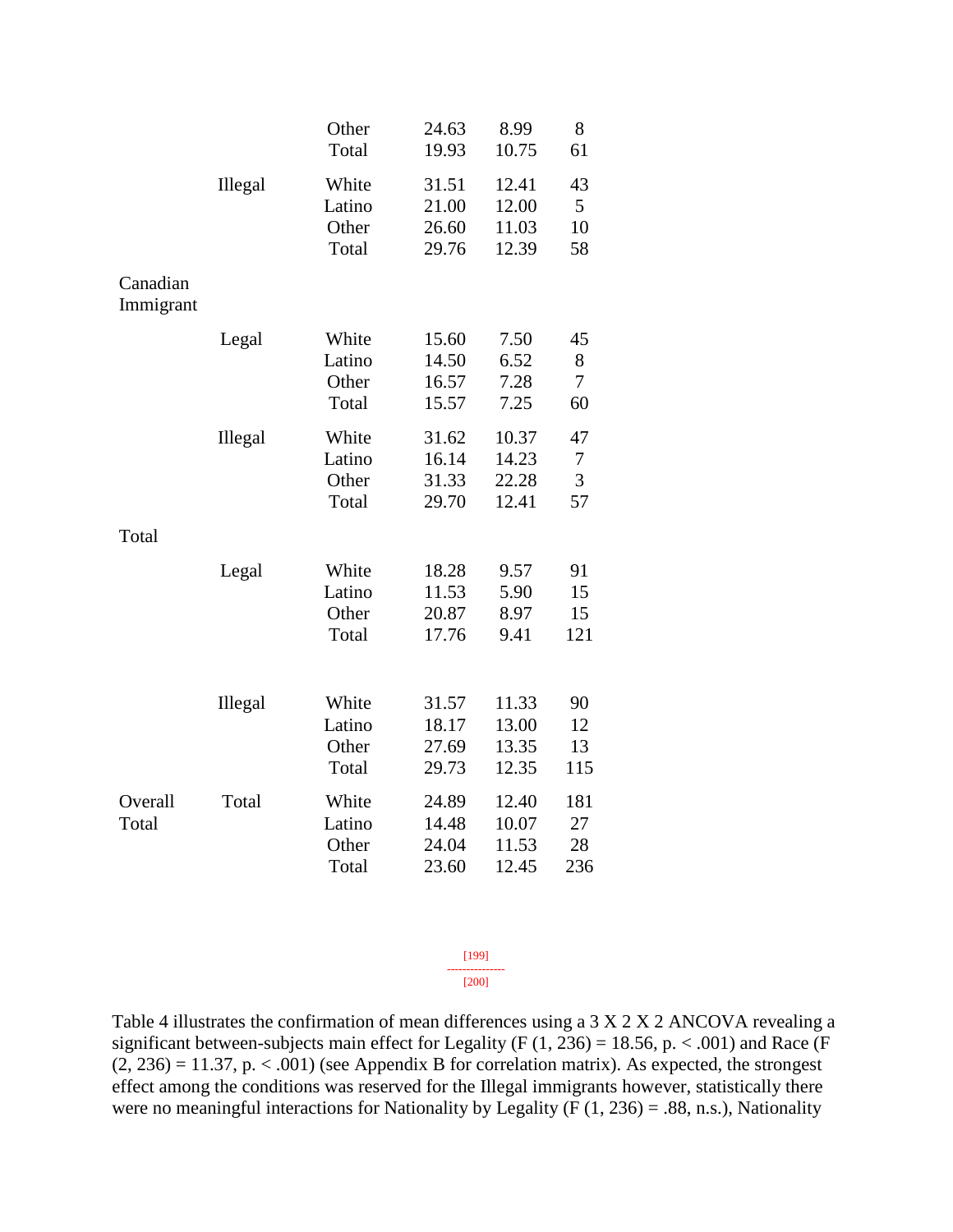by Race (F (2, 236) = .64, n.s.) or Nationality by Legality by Race (F (2, 236) = 2.66, n.s.). These analyses support the hypothesis that justice (immigrating legally or illegally) is important in shaping immigration attitudes. In addition, it is important to note that the magnitude of these scores hover around the midpoint of the scale and below (the scale ranges from 6.00 to 60.00). These findings are consistent with previous research suggesting that among traditional university populations, attitudes regarding important, potentially divisive public policies such as affirmative action (e.g., Crosby & Clayton, 1990), politics and authoritarianism (e.g., Altemeyer, 1988), race (e.g., McConahay, 1986, Sears, 1988), and now, immigration are likely to fall in the center to center-left of the political continuum. In short, the responses comport to self-reported estimates of political conservatism (5.00 on a scale of 1 to 10) and statistically reflect attitudes forged through perceptions of justice over that of ethnic nationality.

### **Table 4. ANCOVA for Immigration Attitudes by Nationality, Legality, and Respondent Race, with Political Conservatism and Typicality as Covariates**

| Source                              | Type III<br>Sum of<br>Squares | df             | F     | Sig.     |
|-------------------------------------|-------------------------------|----------------|-------|----------|
| Corrected<br>Model                  | 14073.81                      | 13             | 10.75 | $.000**$ |
| Intercept                           | 1119.81                       | 1              | 11.12 | $.001**$ |
| Typicality                          | 798.24                        | $\mathbf{1}$   | 7.93  | $.005**$ |
| Political<br>Conservatism           | 788.39                        | 1              | 7.83  | $.006**$ |
| Nationality                         | 5.88                          | 1              | .06   | .809     |
| Legality                            | 1869.54                       | $\mathbf{1}$   | 18.56 | $.000**$ |
| Respondent<br>Race                  | 2289.53                       | $\overline{2}$ | 11.37 | $.000**$ |
| Nationality X<br>Legality           | 88.73                         | 1              | .88   | .35      |
| Nationality X<br>Respondent<br>Race | 129.01                        | 2              | .64   | .53      |
| Legality X<br>Respondent<br>Race    | 275.14                        | $\overline{2}$ | 1.37  | .26      |
| Nationality X<br>Legality X         |                               |                |       |          |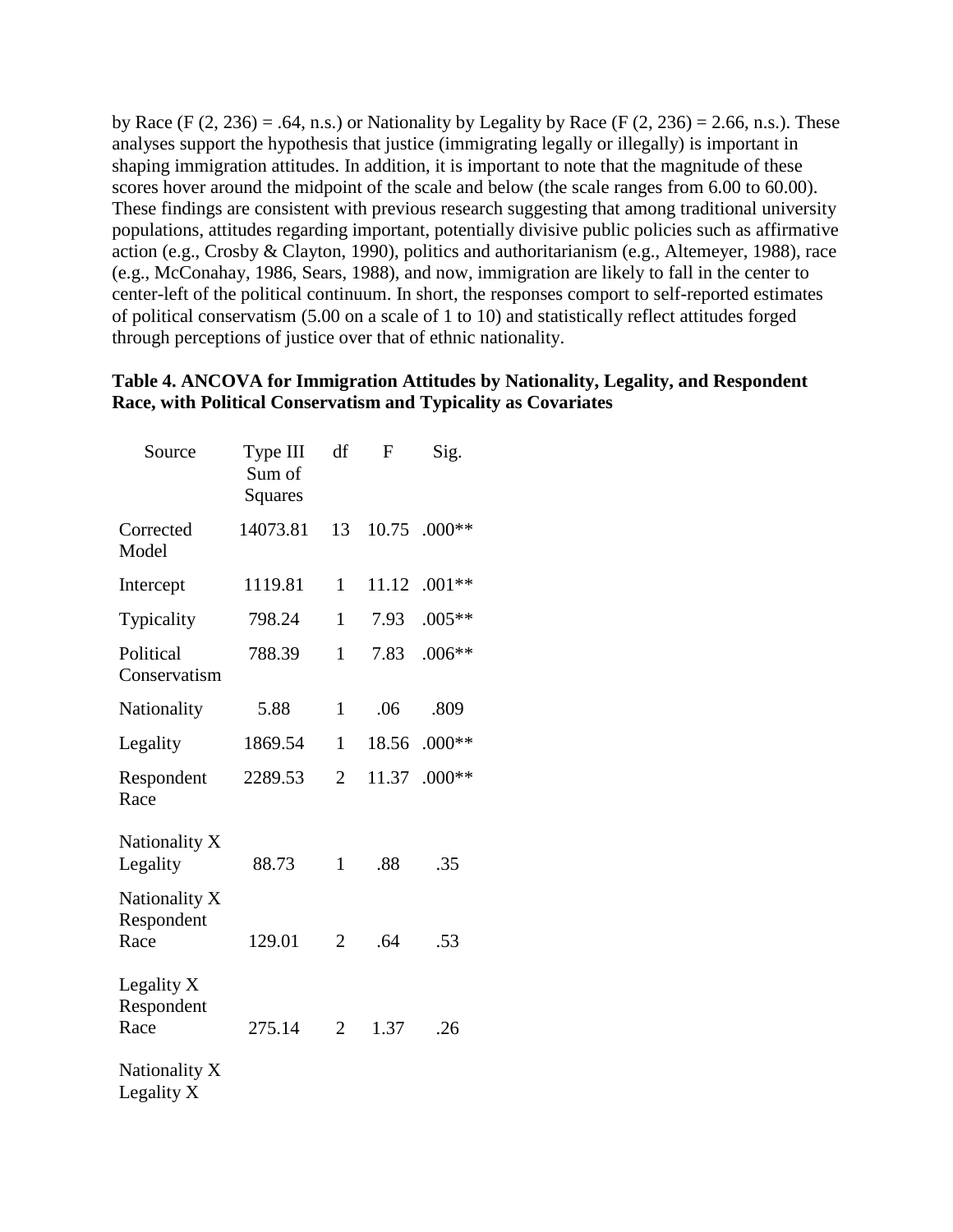| Respondent         | 535.94 2 2.66 |  | .07 |
|--------------------|---------------|--|-----|
| Race               | 22356.97 222  |  |     |
| Error              |               |  |     |
| Total              | 167845.00 236 |  |     |
| Corrected<br>Total | 36430.76 235  |  |     |

Note:  $N = 236$ , missing cases  $= 2$  for Typicality, 2 for Political Conservatism and 2 for Immigration Attitudes. \*\* significant at  $p. < 01$ 

> [200] --------------- [201]

As a means to explore the role respondent race may play in influencing immigration attitudes, Table 5 presents the descriptive data for self-reported White respondents. The ANCOVA presented following the descriptive data in Table 6 is presented as a test of the aversive prejudice hypothesis.

### **Table 5. Mean Immigration Attitudes by Ethnicity/Nationality and Legality (Whites only, N = 181).**

| Source           | Mean  | Standard<br>Deviation | N   |
|------------------|-------|-----------------------|-----|
| Mexican          |       |                       |     |
| Legal            | 20.91 | 10.68                 | 46  |
| Illegal          | 31.51 | 12.41                 | 43  |
| Canadian         |       |                       |     |
| Legal            | 15.60 | 7.50                  | 45  |
| Illegal          | 31.62 | 10.37                 | 47  |
| Total            |       |                       |     |
| Legal            | 18.29 | 9.57                  | 91  |
| Illegal          | 31.57 | 11.33                 | 90  |
| Overall<br>Total | 24.89 | 12.39                 | 181 |

Table 6 presents results of a 2X2 ANCOVA revealing a significant between-subjects main effect for legality (F  $(1, 181) = 58.65$ , p. < .001) and a statistically significant interaction for Nationality X Legality (F  $(1, 181) = 4.26$ , p. < .05). The strongest effect of perceptions of justice on immigration attitudes was found when only data from White respondents was included in the analyses. However, prejudice against an immigrant out-group is also evident. That is, issues of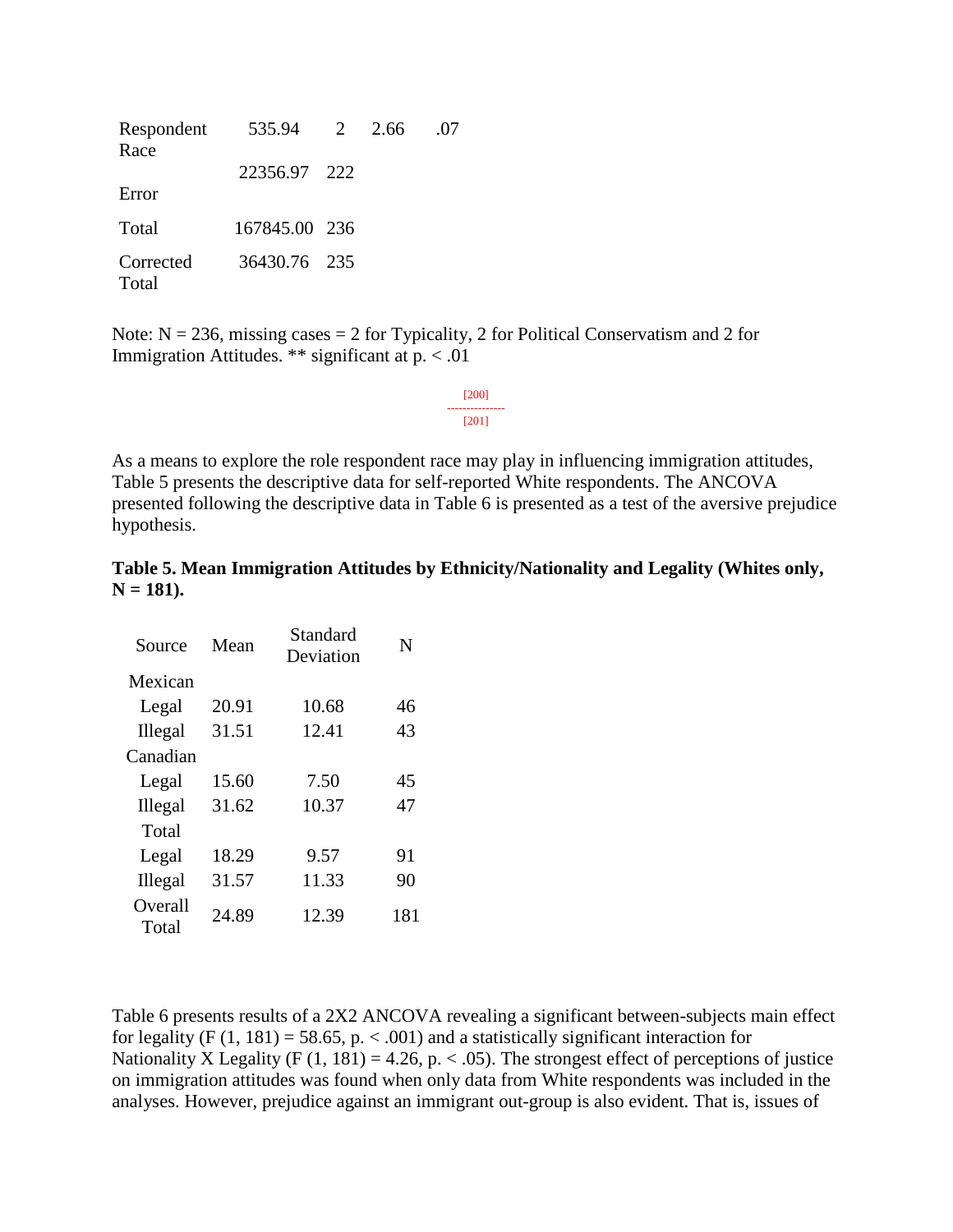legality did not affect respondent attitudes equally across all conditions. Indeed, the simple effect is most pronounced between Mexican and Canadian legal immigrants ( $M = 20.91$  vs.  $M = 15.60$ , respectively). These findings are consistent with an aversive prejudice interpretation; that is, respondents are less likely to voice out-group prejudice that threatens their egalitarian selfconcept as much as they are likely to voice in-group bias (e.g., Dovidio & Gaertner, 1996).

### **Table 6. ANCOVA for Immigration Attitudes by Nationality and Legality, with Political Conservatism and Typicality as Covariates**

| Source                    | Type III<br>Sum of<br>Squares | df  | F     | Sig.     |
|---------------------------|-------------------------------|-----|-------|----------|
| Corrected<br>Model        | 10520.75                      | 5   | 21.50 | $.000**$ |
| Intercept                 | 1208.95                       | 1   | 12.35 | $.001**$ |
| Typicality                | 1190.07                       | 1   | 12.15 | $.001**$ |
| Political<br>Conservatism | 546.93                        | 1   | 5.59  | $.019*$  |
| Nationality               | 123.14                        | 1   | 1.26  | .264     |
| Legality                  | 5740.62                       | 1   | 58.65 | $.000**$ |
| Nationality X<br>Legality | 416.47                        | 1   | 4.26  | $.04*$   |
| Error                     | 17129.05                      | 175 |       |          |
| Total                     | 139777.00                     | 181 |       |          |
| Corrected<br>Total        | 27649.79                      | 180 |       |          |

Note: White participants only  $(N = 181)$ . \* significant at  $p < .05$ , \*\* significant at  $p < .01$ .

> [201] --------------- [202]

Linear regression analysis was run to investigate the role individual difference variables on prejudice and perceptions of justice play in predicting immigration attitudes (see Table 7).

**Table 7. Summary of Simultaneous Regression Analysis for Variables Predicting Immigration Attitudes (N = 225 valid cases, missing values = 11 personal justice, 3 modern racism, 1 sex, and 2 age).**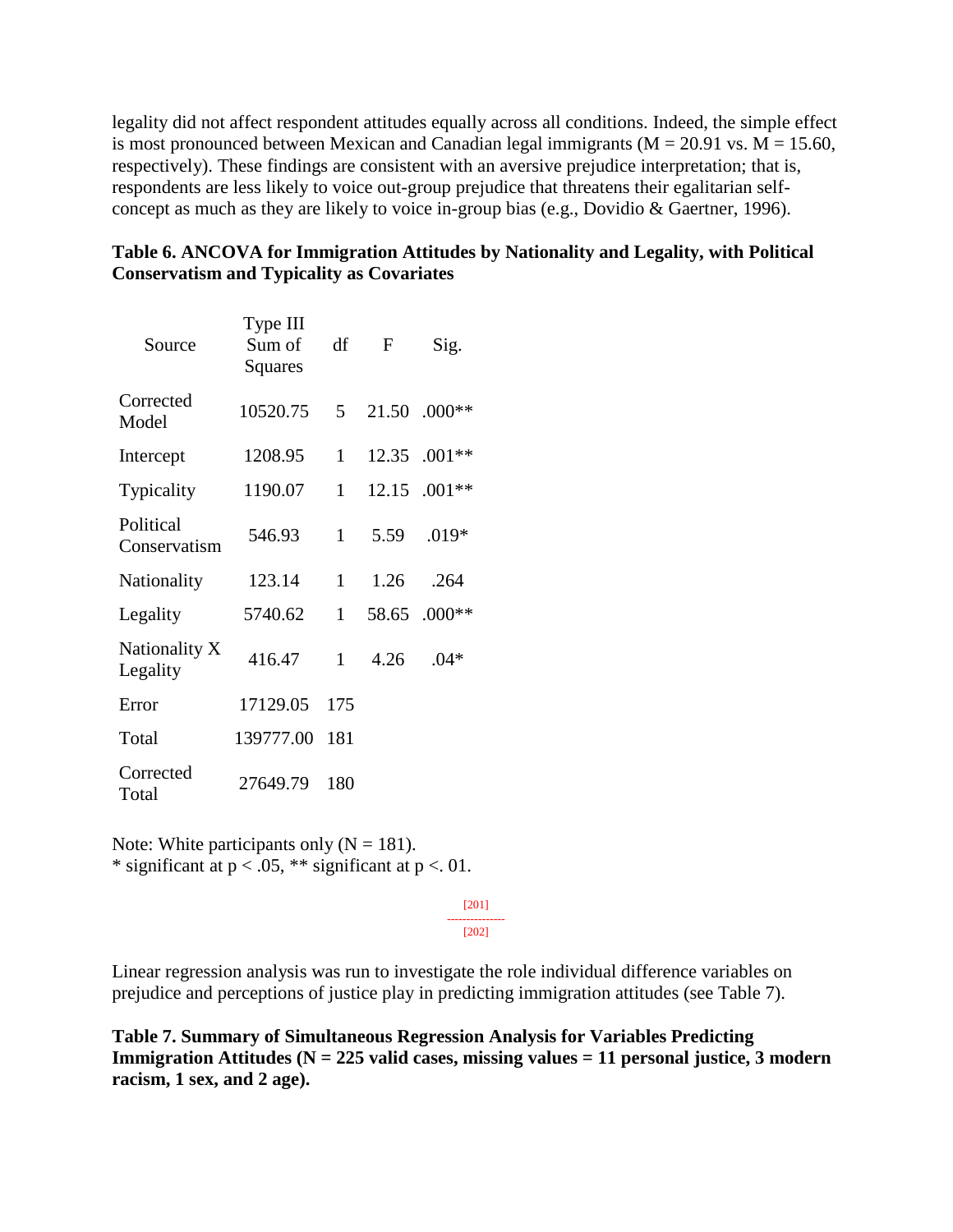| Variable            | Beta     | SE –     | Standardized<br><b>Beta</b> |
|---------------------|----------|----------|-----------------------------|
| Modern<br>Racism    | 1.19 .46 |          | $.46**$                     |
| Sex                 | 2.33     | 1.53 .12 |                             |
| Age                 | .036     | .208.86  |                             |
| Ethnicity           | $-.64$   | .56      | .25                         |
| Personal<br>Justice | .05      | .07      | .04                         |

Note.  $R^2 = .25$  $**p < .001$ .

Modern racism is the strongest predictor of immigration attitudes in this analysis. Respondent perceptions of personal justice did not play a significant role in determining immigration attitudes. These findings are further bolstered by the finding that participants' racial attitudes correlate positively with immigration attitudes ( $r = .49$ ,  $N = 242$ ,  $p < .01$ ) whereas individual perceptions of personal justice did not ( $r = .06$ ,  $N = 229$ ,  $p = n.s$ .).

### **DISCUSSION**

This study empirically explored the roles racial prejudice and perceptions of justice play in shaping immigration attitudes, thereby addressing an important gap in this literature as identified by previous researchers (e.g., Bobocel, Hing, Davey, Stanley, & Zanna, 1998). Consistent with previous research, evidence was presented showing that both issues of justice and prejudice influence attitudes toward immigration. However, the specific roles each of these constructs play is not so clear. Clearly, procedural justice defined in terms of having immigrated legally or illegally indicate that individuals are more likely to voice anti-immigration sentiments when that principle is violated (e.g., illegal immigration). Recall, however, that contemporary theories of prejudice espouse that people are reluctant to voice prejudicial attitudes unless they can do so in ways that cannot be attributed to race, thereby maintaining their self-concept in tact as being fair, egalitarian and non-prejudiced (cf., Dovidio & Gaertner, 1996; McConahay, 1986; Sears, 1988).

In analyzing responses from the entire sample including all ethnicities, it appears that the legalillegal procedural distinction in these data does not serve as a non-race based opportunity to voice such sentiments as the respondents did so irrespective of ethnic/national background. However, when analyzing responses of self-reported White participants, the differences suggest that legality may be used as a rationale for voicing stronger immigration attitudes. In addition, these data indicate that the more prejudiced the individual, the more harsh are the immigration attitudes expressed. So, how are these competing constructs to be reconciled theoretically in shaping immigration attitudes?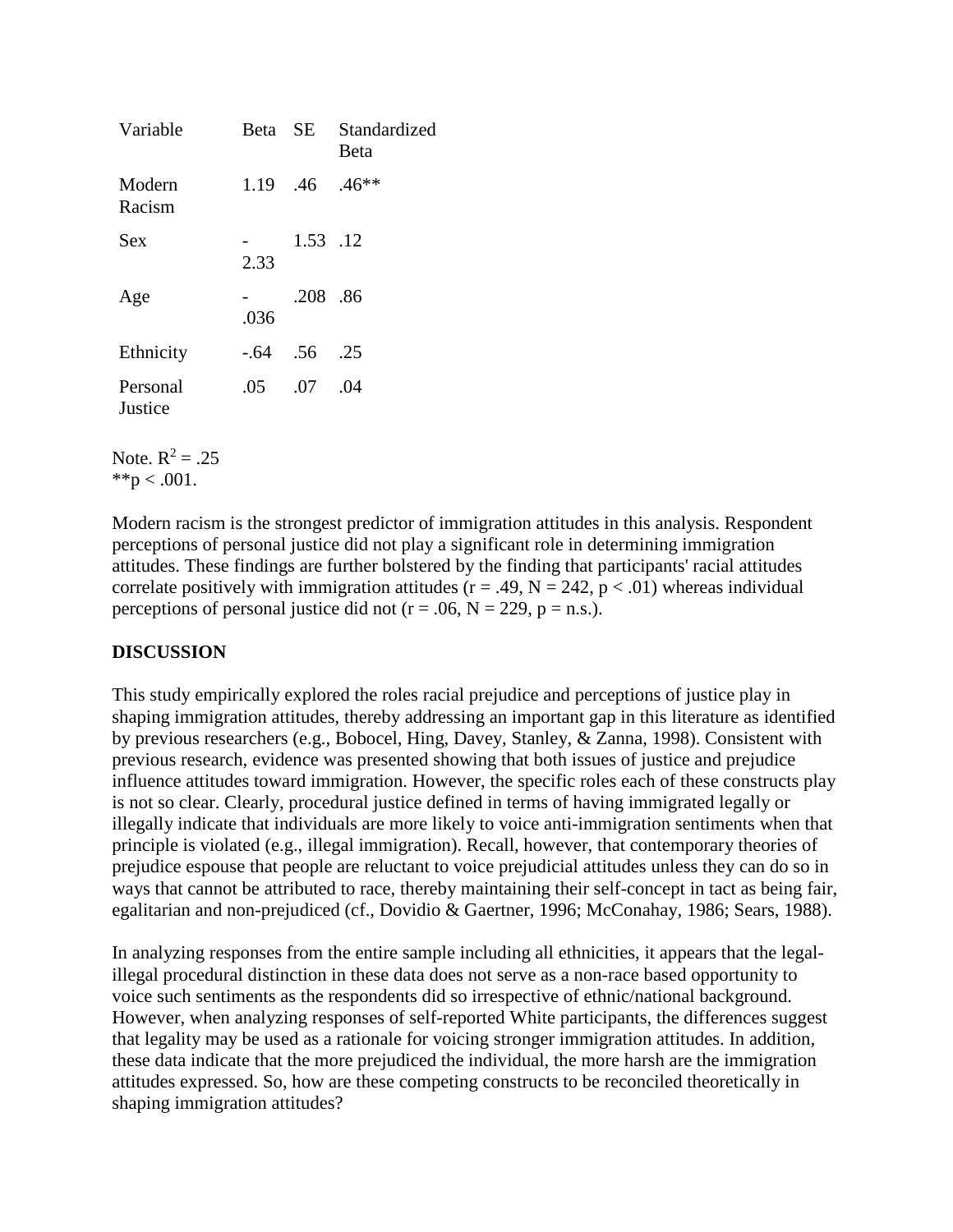[203]

In previous research, the roles of procedural justice were clearly defined in terms of a specific, concrete public policy context, (i.e., Affirmative Action; Bobocel et al., 1998; Crosby & Clayton, 1990). In contrast, I propose that the use of procedural justice in terms of an illegal-legal distinction is relatively more abstract, or with more universal appeal. That is, another way of conceptualizing how justice and prejudice may be intertwined in this work is to suggest that abstract forms of justice do not lend themselves to convenient social categorizations which can clearly lead to in-group biasing and out-group derogation (cf., Tajfel, 1981). Appeals to abstract (or universal) principles of justice are assumed to be equally relevant to all social groups; there is no work or sense-making necessary to understand the phenomenon with which to selectively voice prejudiced attitudes. In contrast, concrete justice appeals such as those presented in the context of a specific public policy proposal, or of having engaged in socially undesirable behavior, are borne of immediacy, a relevance to the social context and, therefore, are subject to our universal tendencies to stereotype and categorize as a means to make sense of the social world. Perceptions of abstract principles of justice are more likely to be attributionally ambiguous, whereas concrete principles of justice are more likely to be attributionally defined (cf., Semin & Fiedler [1991] for a psycholinguistic interpretation of abstract versus concrete social sense-making). In short, one may harbor prejudiced attitudes toward certain immigrant populations, but such attitudes do not override the weight of perceived procedural justice violations when referring to a general, abstract social phenomenon such as immigration.

### **Limitations and Future Research**

While the psychometric properties of the dependent measure of immigration attitudes comport to conventional statistical scaling criteria, there remain important areas of further development regarding its validity. As previously mentioned, the themes generated with which to create the scale were not subject to important inter-rater reliability assessments. As a result, I can not rule out the potential threat of researcher bias in its construction. Future research must control for this threat to internal validity while also examining the scales' behavior with respect to related theoretical constructs to establish sound content validity. In short, the findings presented above and their interpretation should be cautioned given the remaining work needed to be done regarding the dependent measures' validity.

Given that these data are based on a convenience sample, namely, university undergraduates, it is possible that the findings do not generalize to the population. In addition, immigration phenomena are complex, multi-faceted that do not lend themselves to easy, convenient interpretations. For instance, attitudes toward immigration are not necessarily specific to any particular social group, status, political affiliation, race or gender (Espenshade & Belanger, 1998). Therefore, to assume our sample, albeit from a large public university, is a sufficient snapshot into the general population should be interpreted with caution. As a means to address this limitation, we suggest future investigations be replicated with more non-traditional populations. Such a direction would have important applied and theoretical interests.

One avenue of future research these data suggest would be to assess immigration attitudes among first-generation immigrants: How do they see legality as relates to immigration phenomena?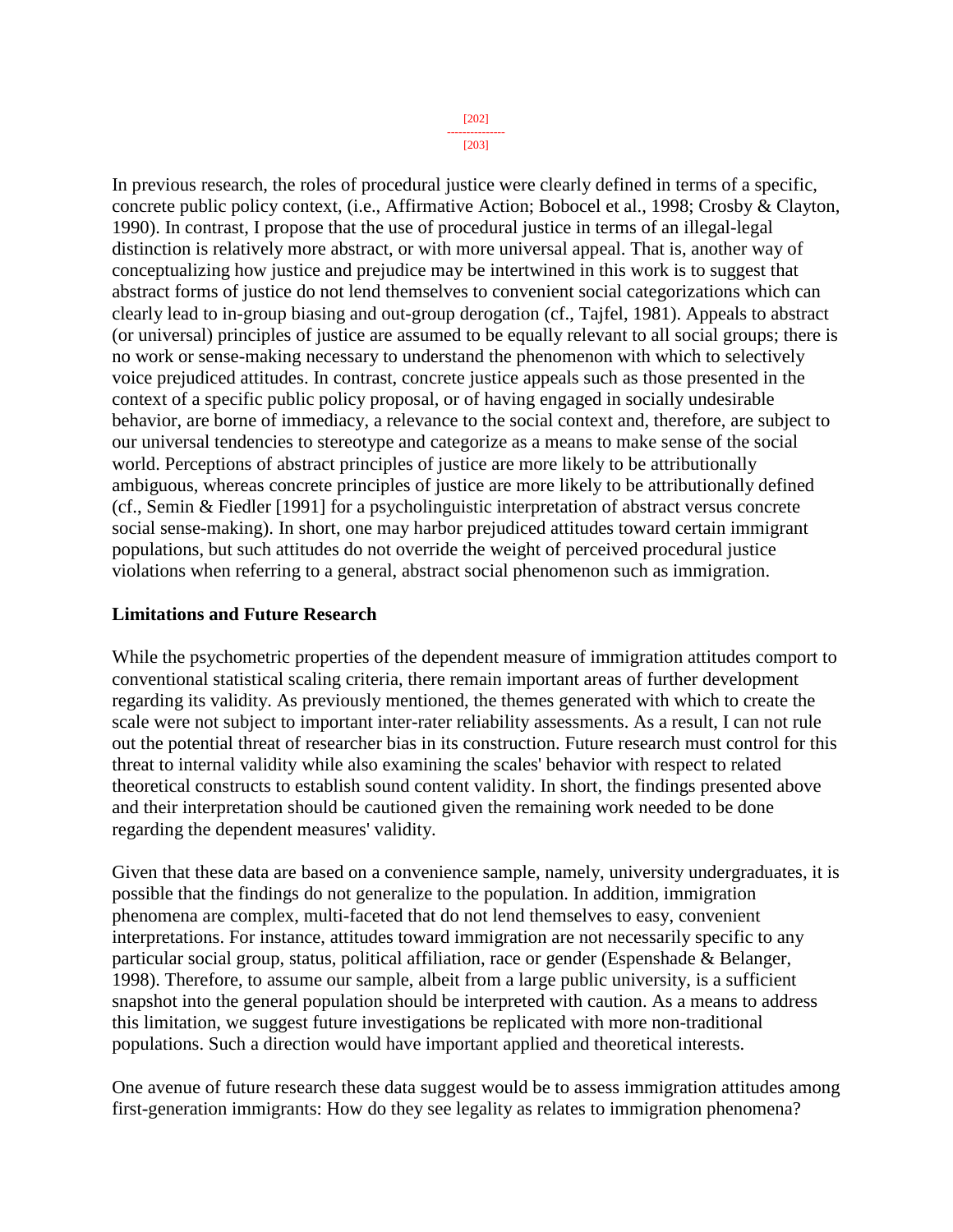According to social identity theory (c.f., Tajfel, 1981), might newly arrived immigrants express harsher immigration attitudes than members of the dominant majority as a means to differentiate oneself from a stigmatized media group (i.e., illegal aliens)? Or does a shared component of social identity as being an immigrant predict more favorable attitudes toward immigration? Investigating non-traditional populations would address these empirical questions.

Finally, these results have applied research implications, especially with respect to racial profiling. Do individuals differentiate between those of the stigmatized group (illegals) and those who are not? Psychologically, it is not likely that we process social information in such a convenient fashion. That is, our perception of individuals is colored by numerous factors including, but not limited to, social stereotypes, attributes, and the like. The danger of negative social constructions in the mainstream press by the politically powerful may influence a tendency to associate immigrant populations with socially undesirable characteristics. As a result, arguably, immigrant groups are more susceptible to prejudiced attitudes and discriminatory behaviors that can impede their successful transition to a new society. Clearly we rely on convenient heuristics to guide our behavior, even if that behavior has important civil rights implications including, but not limited to, rounding up potential illegal immigrants, justifying internment camps, soliciting identification, and racial profiling in traffic stops.

> [203] --------------- [204]

### **REFERENCES**

Altemeyer, B. (1988). Enemies of freedom: Understanding right-wing authoritarianism. San Francisco: Jossey-Bass.

Amparo, J. (1999, August 2). Lets rid our state of hatred. The Arizona Republic, p. D1.

Bobocel, D. R., Hing, L. S., Davey, L. M., Stanley, D. J., & Zanna, M. P. (1998). Justice-based opposition to social policies: Is it genuine? Journal of Personality and Social Psychology, 75 (3), 653-669.

Crosby, F. & Clayton, S. (1990). Affirmative action and the issue of expectancies. Journal of Social Issues, 46 (2), 61-79.

Dovidio, J. F. & Gaertner, S. L. (1983).The effects of sex, status, and ability on helping behavior. Journal of Applied Social Psychology, 13, 191-205.

Dovidio, J. F. & Gaertner, S. L. (1986). Prejudice, discrimination, and racism: Historical trends and contemporary approaches. In J. F. Dovidio & S. L. Gaertner (Eds.), Prejudice, discrimination, and racism (pp. 1-34). Orlando, FL: Academic Press.

Dovidio, J. F. & Gaertner, S. L. (1996). Affirmative action, unintentional racial biases, and intergroup relations. Journal of Social Issues, 52 (4), 51-76.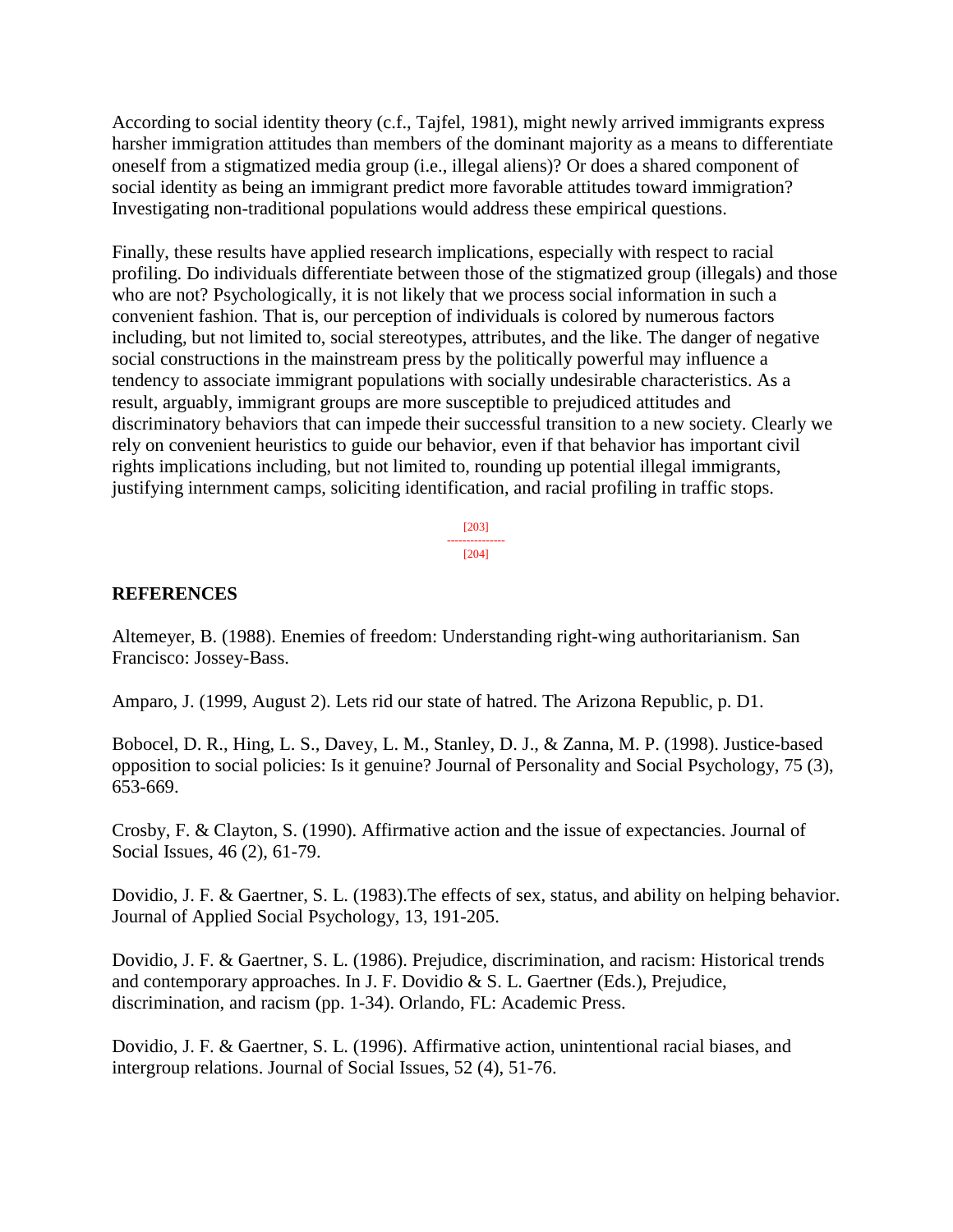Dovidio, J. F., Gaertner, S. L., Anastasio, P. A., & Sanitioso, R. (1992). Cognitive and motivational bases of bias: The implications of aversive racism for attitudes toward Hispanics. In S. Knouse, P. Rosenfeld, & A. Culbertson (Eds.), Hispanics in the workplace (pp. 75-106). Newbury Park, CA: Sage.

Espenshade, T. J. & Belanger, M. (1998). Immigration and public opinion. In M. M. Suarez-Orozco (Ed.), Crossings (pp. 365-403). Cambridge, MA: Harvard.

Esses, V., Dovidio, J., Jackson, L. & Armstrong, T. (2001). The immigration dilemma: The role of perceived group competition, ethnic prejudice, and national identity. Journal of Social Issues, 57 (3), 389-412.

Gaertner, S. L. & Dovidio, J. F. (1977). The subtlety of white racism, arousal, and helping behavior. Journal of Personality and Social Psychology, 35, 691-707.

Gaertner, S. L. & Dovidio, J. F. (1986). The aversive form of racism. In J. F. Dovidio & S. L. Gaertner (Eds.), Prejudice, discrimination, and racism: theory and research (pp. 61-89). Orlando: Academic Press.

Lipkus, I. (1991). The construction and preliminary validation of a global belief in a just world scale and the exploratory analysis of the multidimensional belief in a just world scale. Personality and Individual Differences, 12 (11), pp. 1171-1178.

Luhtanen, R., & Crocker, J. (1992). A collective self-esteem scale: Self-evaluation of ones social identity. Personality and Social Psychology Bulletin, 18, 302-318.

> [204] --------------- [205]

Magana, L. & Short, R (2002). The social construction of Mexican and Cuban immigrants by politicians. The Review of Policy Research, 19. (4).

McConahay, J. B. (1986). Modern racism, ambivalence, and the modern racism scale. In J. F. Dovidio & S. L. Gaertner (Eds.), Prejudice, discrimination, and racism (pp. 91-125). Orlando, FL: Academic Press.

Sears, D. O. (1988). Symbolic racism. In P. A. Katz & D. A. Taylor (Eds.), Eliminating racism: Profiles in controversy (pp. 53-84). New York: Plenum Press.

Short, R & Magana, L. (2002). Political rhetoric, immigration attitudes and contemporary prejudice: A Mexican American dilemma. Journal of Social Psychology (6) 142.

Stephan, W. G. (1986). Intergroup relations. In G. Lindzey & E. Aronson (Eds), The Handbook of Social Psychology Third Ed. (pp. 600-658); New York: Random House.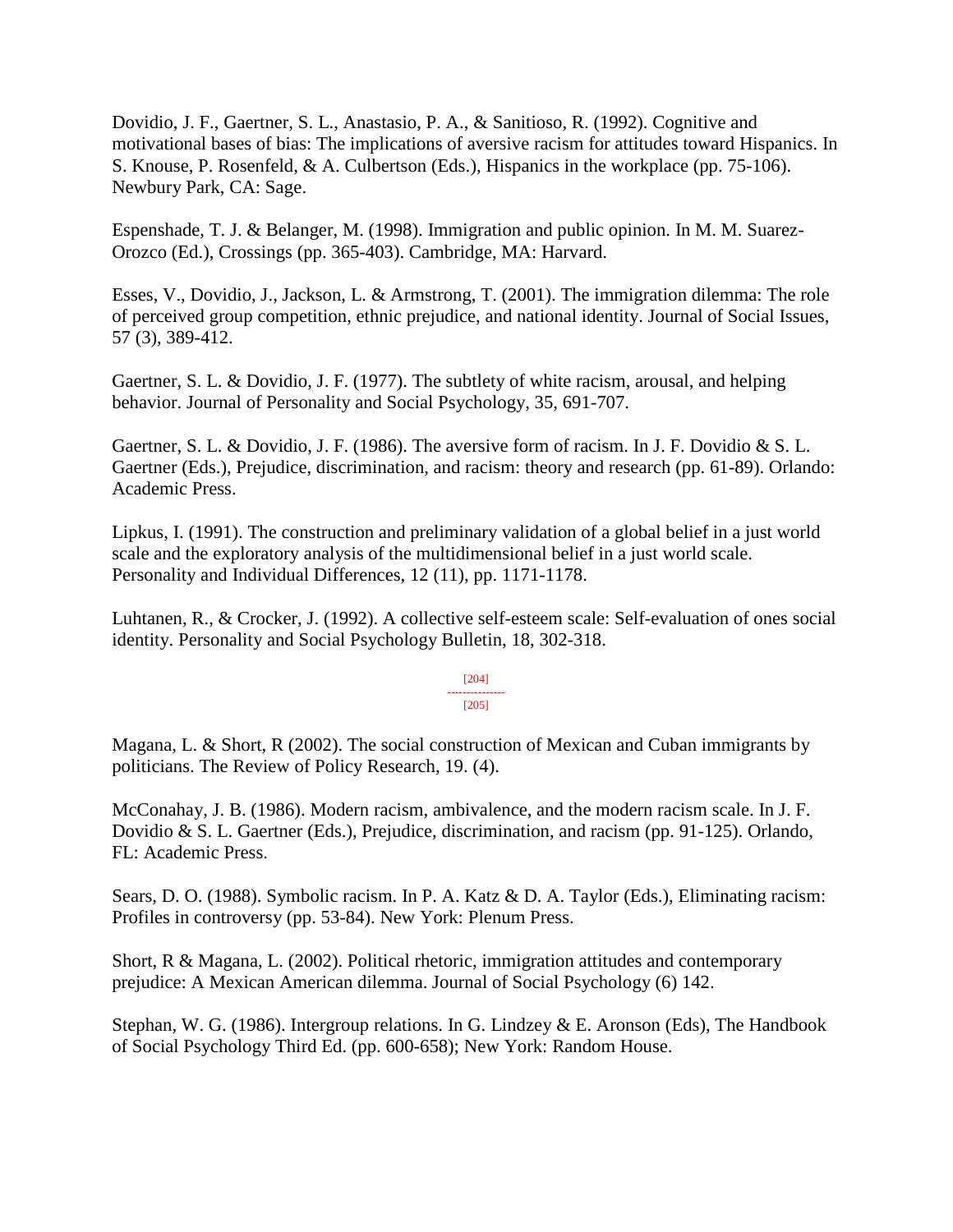Tajfel, H. (1981). Human groups and social categories: studies in social psychology. Cambridge: Cambridge University Press.

Taylor, D. & Moghaddam, F. (1994). Theories of intergroup relations: international social psychological perspectives. Westport, Conn.: Praeger.

### **APPENDIX A. Scale Questions Generated from Political Candidate Portrayals regarding Mexican Immigration**

| Theme     | Question                                                                                                                                                           |  |  |  |  |
|-----------|--------------------------------------------------------------------------------------------------------------------------------------------------------------------|--|--|--|--|
| Legality  | To what degree do you feel the person described<br>should be deported?                                                                                             |  |  |  |  |
|           | 1 (No, definitely should NOT be deported) to 10<br>(Yes, definitely should be deported);                                                                           |  |  |  |  |
|           | To what degree do you feel this person is a criminal?                                                                                                              |  |  |  |  |
|           | 1 (No, this person definitely is NOT a criminal) to 10<br>(Yes, this person definitely IS a criminal);                                                             |  |  |  |  |
| Economics | To what degree do you feel this person is a drain on<br>the American economy?                                                                                      |  |  |  |  |
| Nativism  | 1 (No, this person definitely is NOT a drain on the<br>economy) to 10 (Yes, this person definitely IS a drain<br>on the economy);                                  |  |  |  |  |
|           | To what degree does this scenario represent a cultural<br>invasion?                                                                                                |  |  |  |  |
|           | 1 (No, this scenario definitely is NOT representative<br>of a cultural invasion) to 10 (Yes, this scenario<br>definitely IS representative of a cultural invasion) |  |  |  |  |
|           | To what degree does this scenario represent a threat to<br>national sovereignty?                                                                                   |  |  |  |  |
|           | 1 (No, this scenario does NOT represent a threat to<br>national sovereignty) to 10 (Yes, this scenario<br>represents a threat to national sovereignty)             |  |  |  |  |
|           | To what degree does this scenario represent an<br>inability for the U.S. to control its borders?                                                                   |  |  |  |  |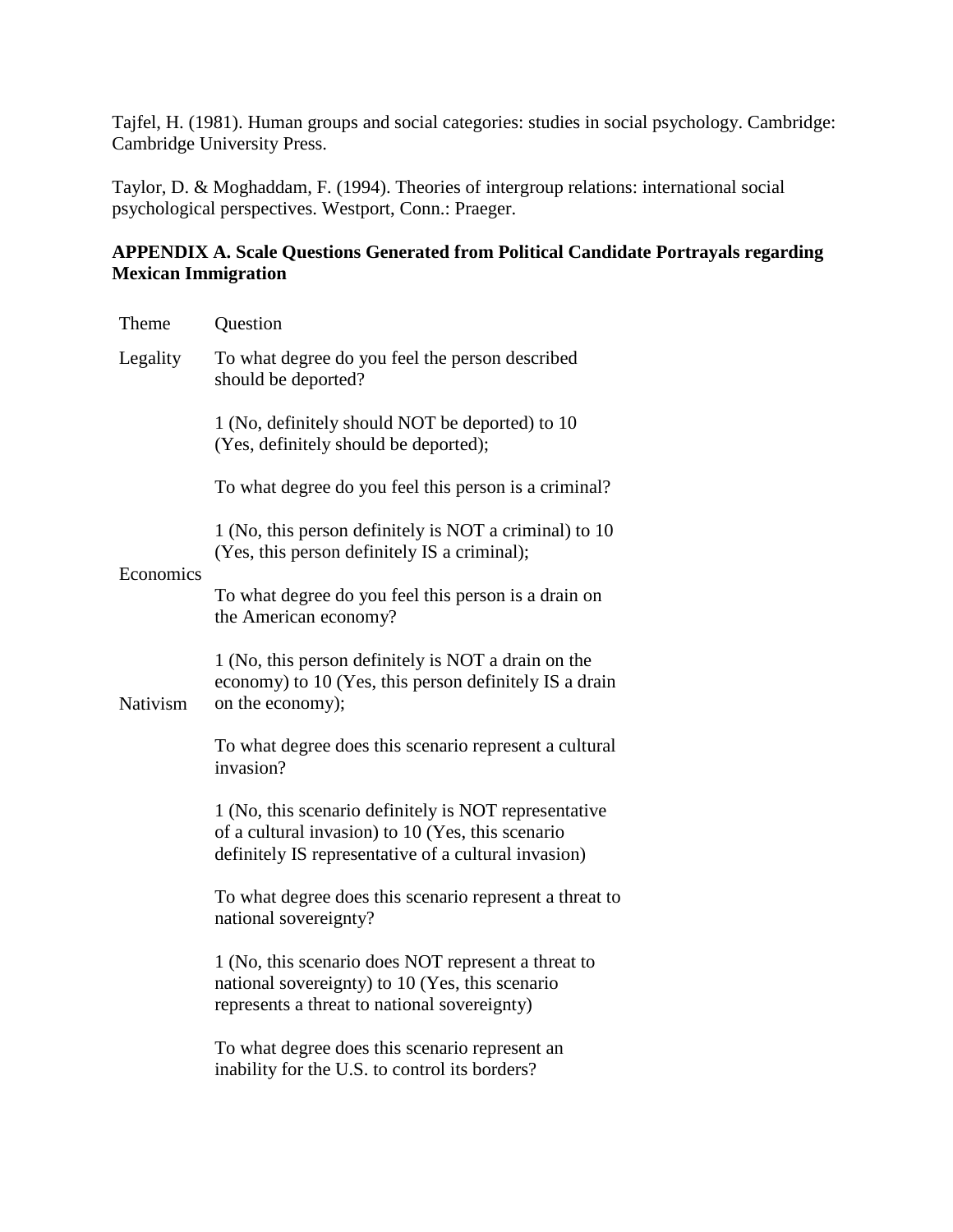1 (No, this scenario does NOT represent an inability on the part of the U.S. to control its borders) to 10 (Yes, this scenario DOES represent an inability on the part of the U.S. to control its borders).

Note. Cronbachs reliability analysis for the six-item scale: alpha = .84

[205] --------------- [206]

### **APPENDIX B. Sample Items from McConahays (1986) Modern Racism Scale (Mexican Immigrant Version)**

Item

(Scale items range from +2 Strongly Agree to -2 Strongly Disagree)

1. I favor strong open housing laws that permit Mexican immigrants to rent or purchase housing even when the owner does not wish to rent or sell.

2. It is easy to understand the anger of Mexican immigrants in America.

3. Discrimination against Mexican immigrants is not a problem in the United States.

4. Mexican immigrants have more influence on what is taught in school than they ought to have.

5. It is a bad idea for Mexican immigrants and existing citizens to marry one another.

6. Mexican immigrants should not push themselves where they are not wanted.

7. If a Mexican immigrant family with about the same income and education as I have moved next door, I would mind it a great deal.

Note: Cronbach's alpha = .76.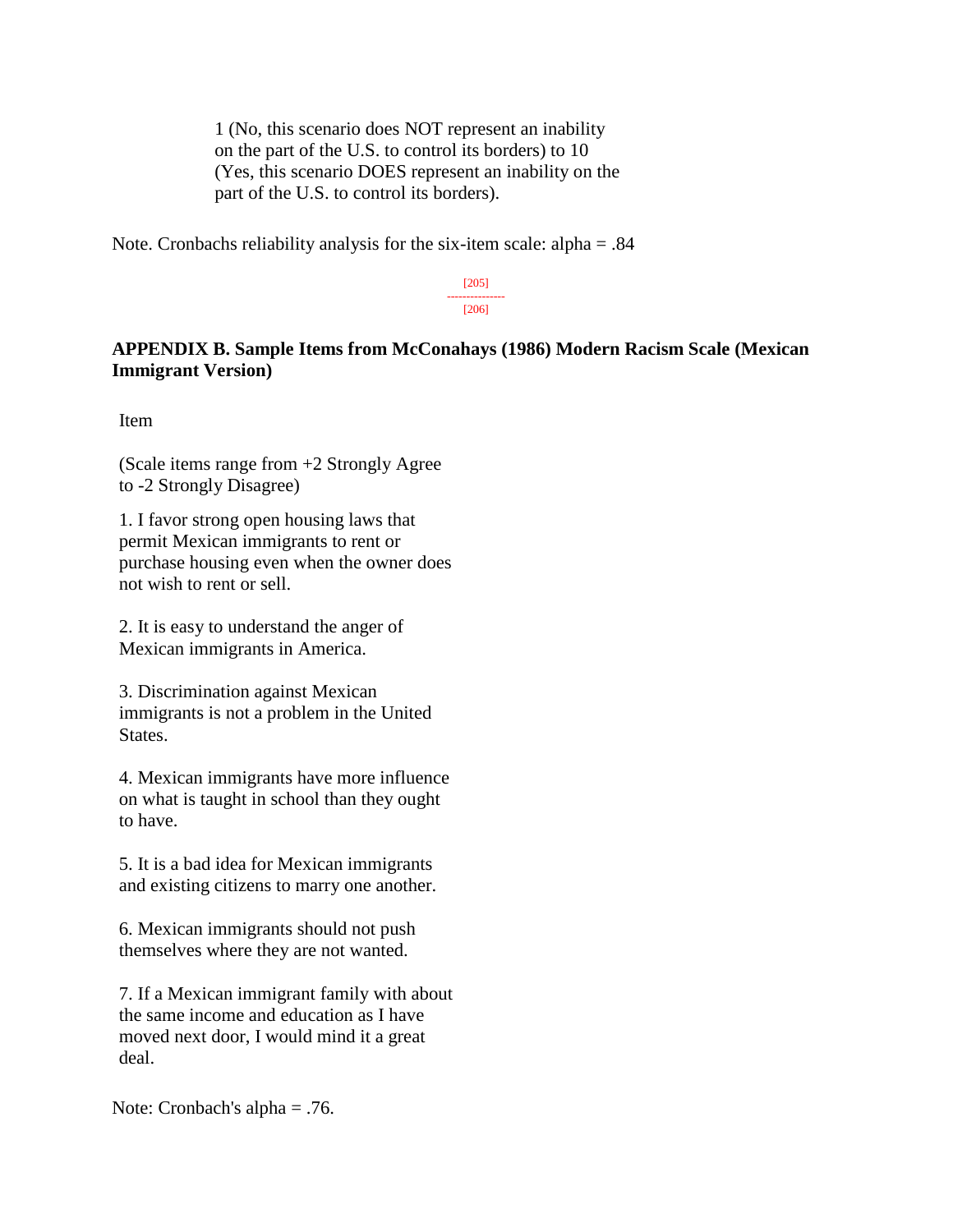## **APPENDIX C. Sample Items from Lipkus' (1991) Personal Justice Scale**

|                                                                                                                  | <b>Strong Disagreement Strong</b><br>Agreement   |
|------------------------------------------------------------------------------------------------------------------|--------------------------------------------------|
| 1. I think that I deserve the<br>reputation I have among the people<br>who know me.                              | $1$ -------2-------3-------4-------5--<br>$---6$ |
| 2. When I get lucky breaks it is<br>usually because I have earned them                                           | 1-------2-------3-------4-------5--<br>$---6$    |
| 3. When I take examinations I<br>rarely seem to get the grade I<br>deserve                                       | $1$ -------2-------3-------4-------5--<br>$---6$ |
| 4. As a child I was often punished<br>for things that I had not done                                             | $1$ -------2-------3-------4-------5--<br>$---6$ |
| 5. I am less likely to get hurt in<br>traffic accidents if I drive with<br>caution                               | $1$ -------2-------3-------4-------5--<br>$---6$ |
| 6. I have found that people who<br>work the hardest at their jobs are<br>not always the ones who get<br>promoted | $1$ -------2-------3-------4-------5--<br>$---6$ |
| 7. If I watch what I eat, I will live 1------2------3-------4--------5--<br>longer                               | $---6$                                           |
| Note: Alpha = $.63$                                                                                              |                                                  |
|                                                                                                                  | [206]                                            |

### **APPENDIX D. Descriptive Statistics for all Variables and All Participants used in ANOVA and Regression Analyses**

--------------- [207]

| Variable                  | Mean    | Deviation |          | Standard Minimum Maximum N Missing |     | Cases |
|---------------------------|---------|-----------|----------|------------------------------------|-----|-------|
| Political<br>conservatism | 5.09    | 2.29      | 1.00     | 10.00                              | 240 |       |
| Racial<br>attitudes       | $-3.09$ | 4.80      | $-14.00$ | 14.00                              | 239 | 3     |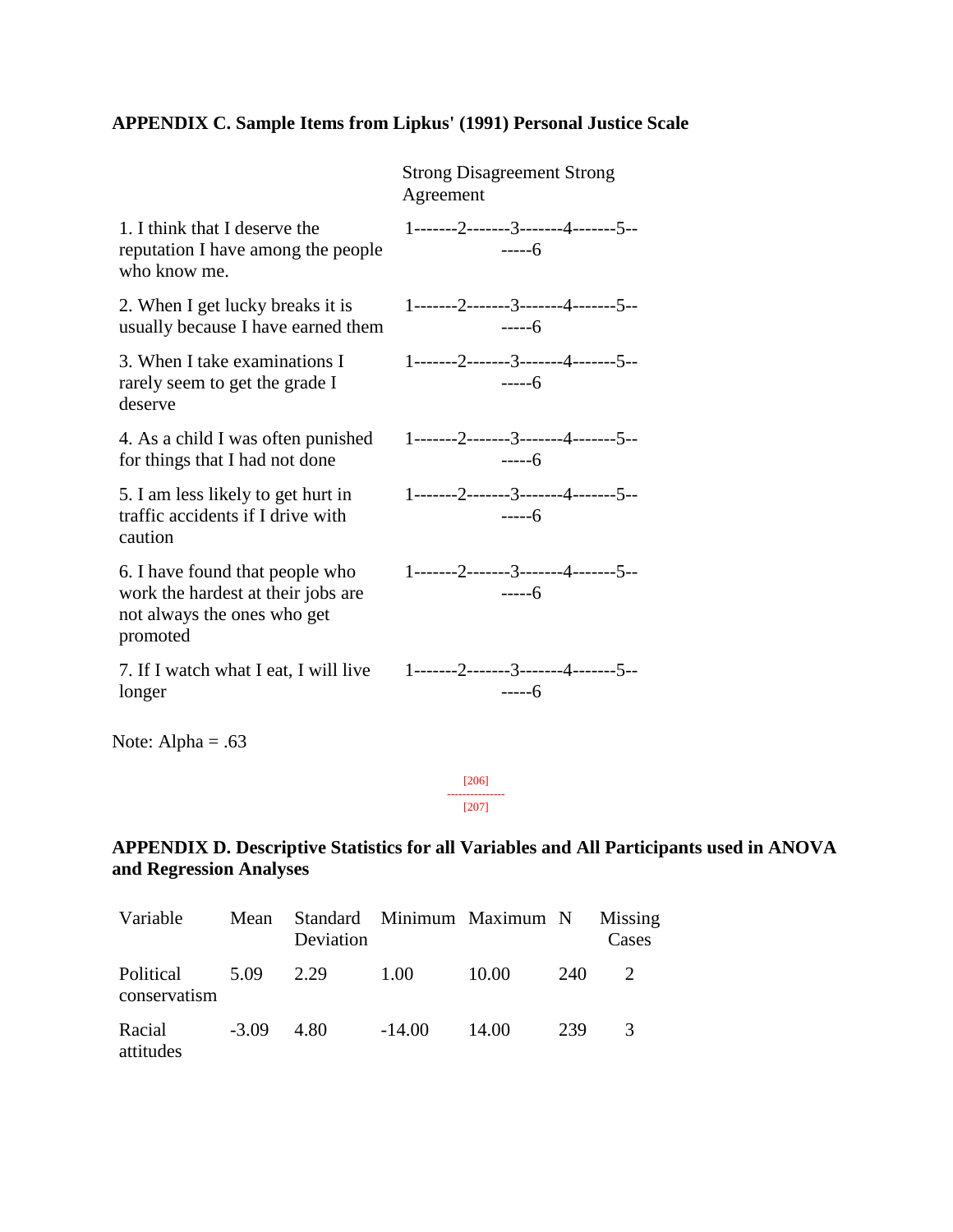| Immigration $3.74$ 2.08<br>attitudes |              | 1.00  | 10.00  | 240 |    |
|--------------------------------------|--------------|-------|--------|-----|----|
| Age                                  | 20.78 3.43   | 18.00 | 50.00  | 240 |    |
| Personal<br>justice                  | 113.88 11.00 | 45.00 | 139.00 | 231 | 11 |

Note: The higher the number, the stronger the attitudes in the direction of political conservatism, racist attitudes, anti-immigration attitudes, and sense of personal justice.

### **APPENDIX E. Correlation Matrix for All Variables Used in ANOVA and Regression Analyses**

|                                 |                        | Political<br>Conservatism | Age                         | Racial<br>Attitudes | Immigration Personal<br>Attitudes | Justice |
|---------------------------------|------------------------|---------------------------|-----------------------------|---------------------|-----------------------------------|---------|
| Political<br>Conservatism       | Pearson<br>correlation | 1.00                      |                             | .007 .287**         | $.200**$                          | $-.022$ |
|                                 |                        |                           | .455                        | .000                | .001                              | .371    |
|                                 | Significance<br>N      | 240                       | 239                         | 237                 | 238                               | 229     |
| Age                             | Pearson<br>correlation | .007                      | 1.00                        | $-.015$             | $-0.014$                          | $-.070$ |
|                                 |                        | .455                      |                             | .409                | .414                              | .145    |
|                                 | Significance<br>N      | 239                       | 240                         | 237                 | 238                               | 229     |
| Racial<br><b>Attitudes</b>      | Pearson<br>correlation | $.287**$                  | $\overline{a}$<br>.015      | 1.00                | .488**                            | .018    |
|                                 |                        | .000                      | .409                        |                     | .000                              | .392    |
|                                 | Significance<br>N      | 237                       | 237                         | 239                 | 237                               | 229     |
| Immigration<br><b>Attitudes</b> | Pearson<br>correlation | $.200**$                  | $\bar{\phantom{a}}$<br>.014 | .488**              | 1.00                              | .059    |
|                                 |                        | .001                      |                             | .000                |                                   | .187    |
|                                 | Significance           | 238                       | .414                        | 237                 | 240                               | 229     |
|                                 | N                      |                           | 238                         |                     |                                   |         |